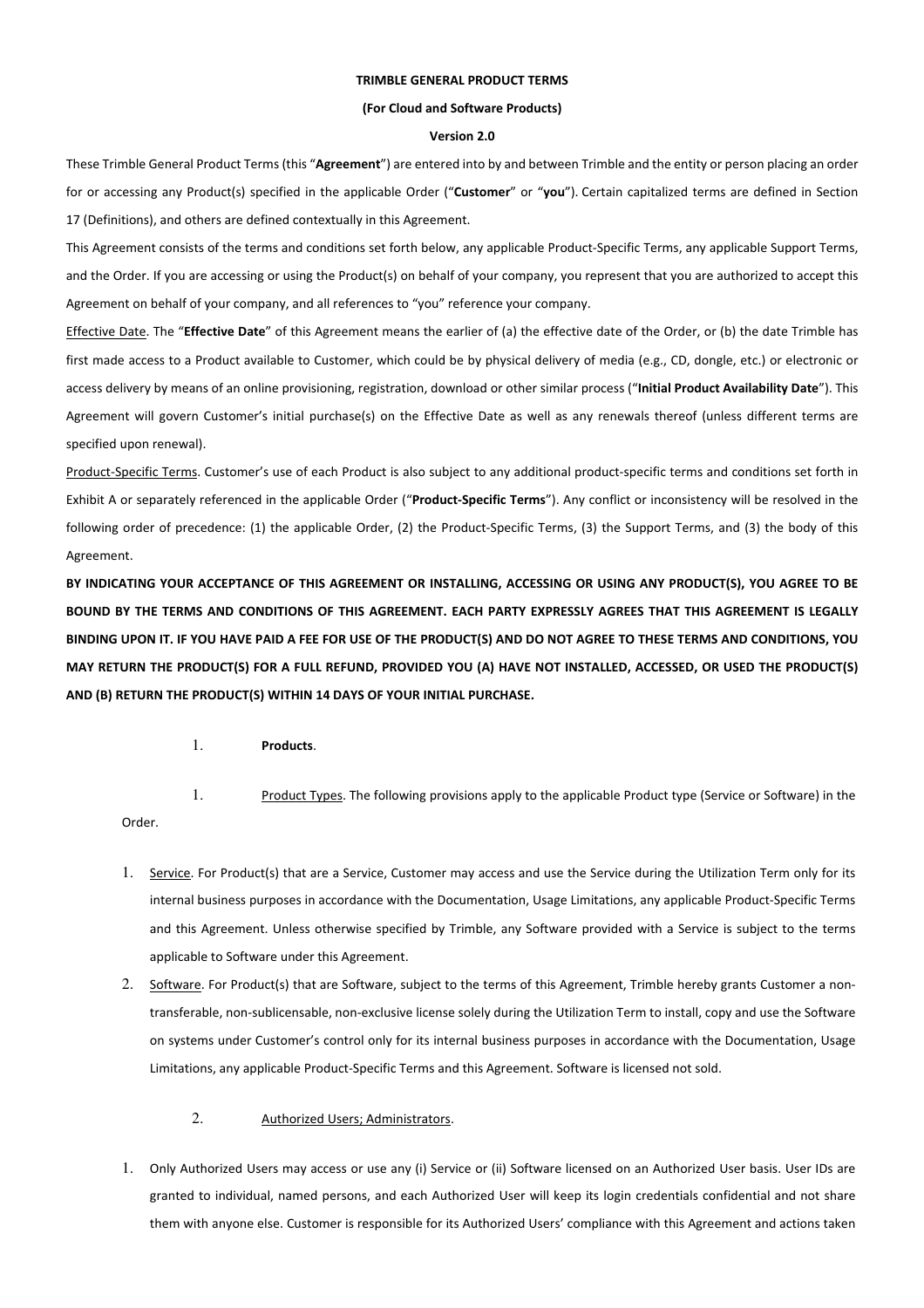through their accounts. In the event an Authorized User is no longer a Customer employee or contractor, Customer will promptly de-activate such Authorized User's access. Only if expressly permitted under the applicable Order, Customer may transfer Authorized User status from one individual to another at any time, provided that use of the Product(s) by its Authorized Users in the aggregate remains within the Usage Limitations. Customer will promptly notify Trimble if it becomes aware of any compromise of its Authorized User login credentials.

2. If the Product permits administrator access, as described in the Documentation, Customer may designate one or more Authorized Users to be administrators (each an "**Administrator**") with control over Customer's Service account, including management of Authorized Users and Customer Data, as described in the Documentation. Customer is fully responsible for its choice of Administrators and any actions they take with respect to the Service. Trimble's responsibilities do not extend to the internal management or administration of the Service for Customer.

### 3. API Access and Customer Applications.

- 1. API. The Product(s) may include one or more application program interfaces ("**API(s)**") that allow Customer to develop applications, code or services that communicate with the Product (collectively, "**Customer Applications**"). Such APIs, if any, may be available upon request. Customer may use an API only if such use is authorized in the Documentation or otherwise in writing by Trimble. Use of APIs may be subject to additional terms and conditions. Trimble may modify APIs from time to time, and Trimble is not responsible for the compatibility of any such modifications with Customer Applications.
- 2. Use of Customer Applications. If use of an API is authorized, subject to the terms of this Agreement and in compliance with the applicable Documentation, Customer may develop Customer Applications for use solely by Customer's Authorized Users. Customer will not develop Customer Applications for the benefit of, or distribute Customer Applications to, any third party. Customer assumes all risk and liability regarding the development or use of any Customer Applications. Other customers or Trimble itself may independently develop applications similar to Customer Applications.

4. Restrictions. Customer will not (and will not permit, encourage, or assist anyone else to) do any of the following: (a) provide access to, distribute, sell or sublicense the Product(s) to a third party, (b) use the Product(s) on behalf of, or to provide any product or service to, third parties, (c) use the Product(s) to develop a similar or competing product or service, (d) reverse engineer, decompile, disassemble or seek to access the source code or non-public APIs to any element of the Product(s), except to the extent expressly permitted by Law (and then only after providing prior written notice to Trimble), (e) modify or create derivative works of the Product(s) or copy any element of the Product(s) (other than in connection with making copies of Software authorized under this Agreement), (f) remove or obscure any proprietary notices in the Product(s), (g) publish benchmarks or performance information about the Product(s), except to the extent expressly permitted by Law, (h) interfere with the Product(s)' operation or its use by others, circumvent its access restrictions or, without the prior written permission of Trimble, conduct any security or vulnerability test of the Product(s), (i) transmit any viruses or other harmful materials to the Product(s), (j) submit to the Product(s) any information that is inappropriate, defamatory, obscene, salacious or unlawful, or use the Product(s) to defame, harass, stalk, threaten or otherwise violate the rights of others or (k) use the Product(s) to advertise, offer to sell or buy goods, or otherwise for business promotional purposes, or (i) for Software, unless expressly permitted in the Order, Product-Specific Terms or the Documentation, use or host any Software in a virtual server environment.

5. Trials and Betas. If Customer receives access to the Product(s) or any features thereof on a free or trial basis or as an alpha, beta or early access offering ("**Trials and Betas**"), use is permitted only for Customer's internal evaluation to determine whether to purchase a full license or subscription to the Product(s) during the period designated by Trimble (or if not designated, 30 days). If Customer purchases a full license or subscription to the Product(s), this Agreement will apply to Customer's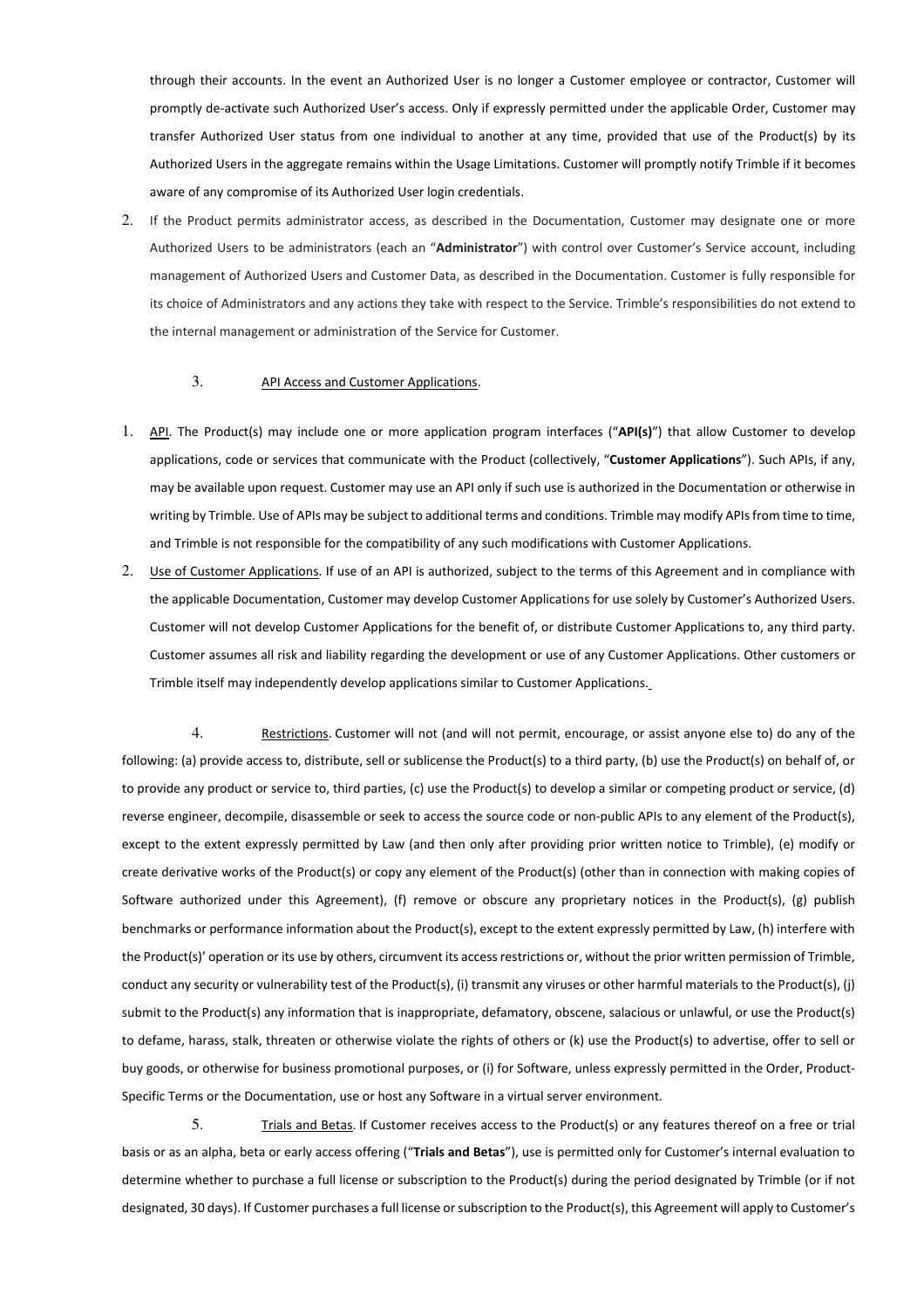use unless otherwise specified in the applicable Order. Trials and Betas are optional and Trimble may cease offering Trials and Betas at any time for any reason. Trials and Betas may be inoperable, incomplete or include features that Trimble may never release, and their features and performance information are Trimble's Confidential Information. If the Product(s) includes a mechanism that limits access to Trials and Betas, Customer will not attempt to circumvent any such mechanism or restriction. **Notwithstanding anything else in this Agreement: (a) Trimble has no obligation to retain Customer Data used with Trials and Betas, (b) Trimble provides the Trial and Betas "AS-IS"with no warranty, indemnity, service levels or support and (c) Trimble's liability for Trials and Betas will not exceed US\$50**.

6. Educational Versions. Notwithstanding the foregoing, for any version of the Product(s) designated as "educational," or a similar term, Customer may use the Product(s) solely for educational purposes (i.e., by an instructor or a student at an educational institution and while engaged in educational work). Such educational versions may not be used (a) by any other person, (b) by any educational institution for any non-educational purposes, or (c) for any for-profit purpose, including professional work or training offered for a fee, or by commercial entities.

7. Internet Connection. The Product(s) may require an active Internet connection or other means of electronic communications to operate, which are not the responsibility of Trimble.

8. Software Delivery and Deployment. Any Product(s) that are Software, and any applicable Documentation and any applicable License Keys, will be delivered by electronic means unless otherwise specified on the applicable Order. Delivery is deemed to occur on the date on which the Software and License Keys, if any, are first made available to Customer. The Software may gather and transmit to Trimble license compliance and activation data. Customer will not disable, modify or interfere with the operation of any such functionality of the Software. Trimble may use the foregoing information to validate the authenticity of Customer's license to the Software, to register Customer's Software, for license metering and to protect Trimble against unlicensed or illegal use of the Software.

### 2. **Data Rights**.

## 1. Data Usage and Ownership.

- 1. Customer hereby grants to Trimble and its affiliates the non-exclusive, worldwide, irrevocable, royalty-free right: (i) to use Customer Data during the Utilization Term to provide the Products and Professional Services to Customer; (ii) to use and disclose Customer Data as otherwise permitted pursuant to this Agreement or any written consent and/or instructions of the Customer; and, (iii) on a perpetual basis: (A) to create, use and disclose Anonymized Data for any purpose; and (B) subject to Trimble's confidentiality obligations in Section 13 (Confidentiality) and all applicable Data Protection Legislation, to use Customer Data to develop, maintain and improve the Products(s) and any other products, software, and services of Trimble and/or its affiliates.
- 2. Except for Trimble's use rights set forth in this Agreement, as between the parties, Customer retains all intellectual property and other rights in Customer Data provided to Trimble. Trimble owns all right, title and interest in Anonymized Data (including, without limitation, any and all intellectual property rights).
- 3. Customer will not have access to Customer Data after termination or expiration of the Utilization Term, unless otherwise indicated in the application Documentation, Order, Product-Specific Terms, or the parties agree otherwise in writing.
- 4. In the event of any conflict between the terms of Section 13 (Confidentiality) and this Section 2.1 (Data Usage and Ownership), the terms of this Section 2.1 (Data Usage and Ownership) will control.
- 2. Personal Information; Data Protection. The following section applies if Customer is an entity.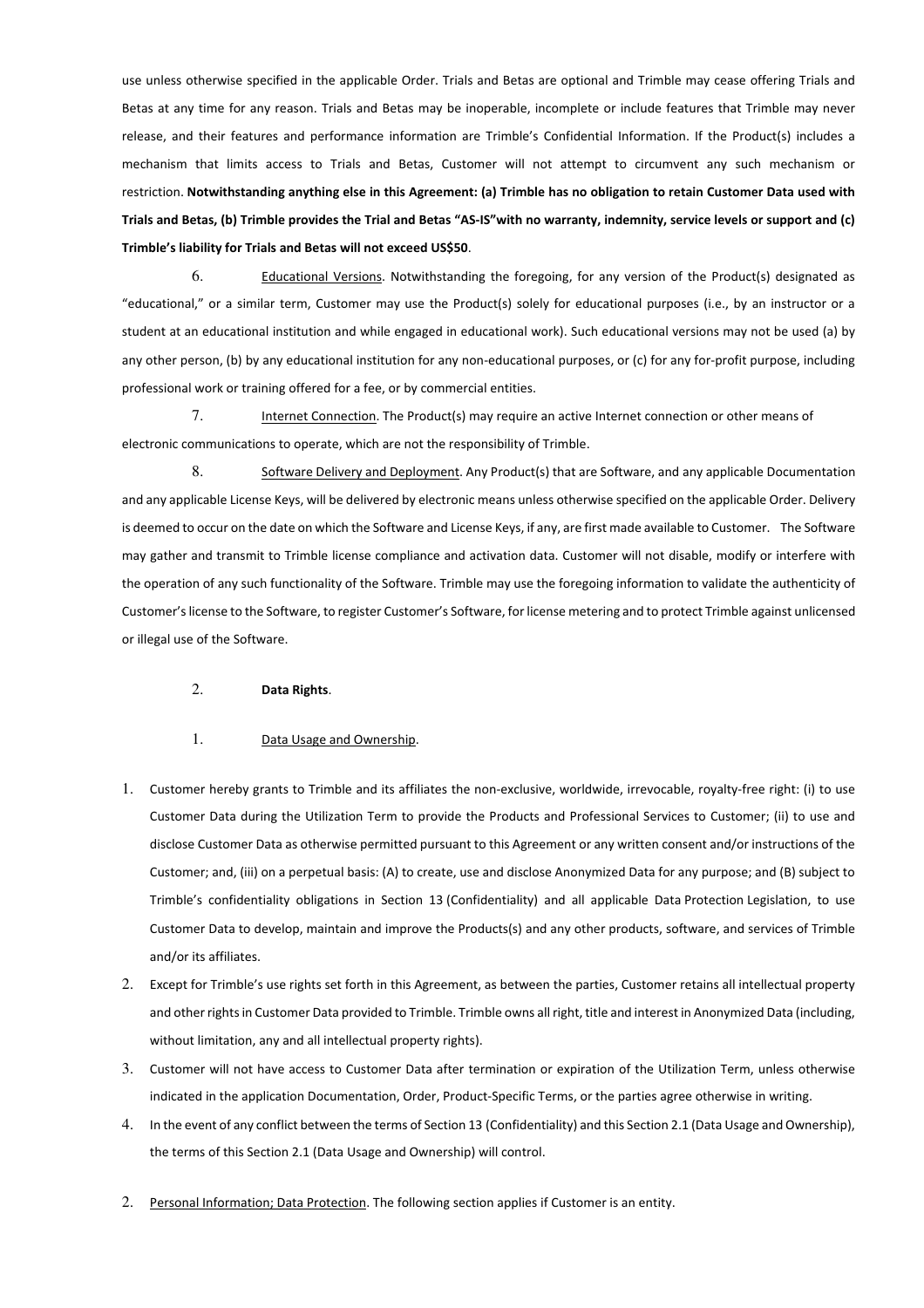- 1. All applicable laws, rules, and regulations relating to the protection of privacy and data protection are referred to as "**Data Protection Legislation**". "**Personal Information**" is defined as in the applicable Data Protection Legislation, or if no definition is provided, any personally identifiable information which is either (i) provided by Customer or on its behalf, or (ii) automatically collected through the Service on Customer's behalf. "**Applicable**", in this context, means the Data Protection Legislation applicable to Customer at Customer's principal place of business or to Trimble at Trimble's principal place of business, and such laws that Customer notifies Trimble in writing of that apply to the parties.
- 2. Each party will comply with all applicable requirements of the Data Protection Legislation that applies to it. This Section 2.2(b) is in addition to, and does not relieve, remove or replace, a party's obligations or rights under the applicable Data Protection Legislation.
- 3. The parties acknowledge that: (i) if Trimble processes any Personal Information hereunder, it is on the Customer's behalf when performing its obligations under this Agreement and (ii) the Personal Information may be transferred or stored, and/or accessed from outside of the country where the Customer's principal place of business is located in order to provide the Service and Trimble's other obligations under this Agreement.
- 4. Without prejudice to the generality of Section 2.2(b), Customer will ensure that it has all necessary appropriate consents and notices in place (i) to enable lawful transfer of the personal information to Trimble for the duration and purposes of the Agreement and (ii) to enable Trimble to lawfully use, process and transfer the Personal Information in accordance with this Agreement, including on the Customer's behalf.
- 5. If the processing of Personal Information by Trimble is subject to the General Data Protection Regulation ((EU) 2016/679) or the Data Protection Act 2018 of the United Kingdom, then, in addition, at the request of Customer, then the parties will execute an applicable data processing addendum.
- 6. If the processing of Personal Information by Trimble is subject to the California Consumer Privacy Act of 2018 (Title 1.81.5, §1798.100 et. seq.) ("**CCPA**"), then in addition, in connection with a verified request by a data subject pursuant to an exercise of rights under CCPA related to Personal Information, Trimble is Customer's service provider, that Customer (and not Trimble) will respond to such request, and that if necessary in connection with such verified request Customer will utilize the tools and information provided or made generally available by Trimble, such as Trimble's online portals or APIs and standard documentation regarding Trimble's products, software and services. To the extent such tools do not enable Customer to respond to a verified request, upon Customer's request Trimble will provide reasonable assistance with respect to Personal information in Trimble's systems that is required for Customer's response to such request. A consumer request to delete Personal Information will not require Trimble to delete Personal Information required to provide Customer with the Product(s), which includes any of Trimble's service provider(s) acting on Trimble's behalf to provide the Product(s); provided, however, that such service provider(s) do not have a separate right to sell or use Customer's Personal Information other than as required for Trimble's business purposes.

## 3. **Customer Obligations**.

1. Compliance with Laws. Customer is responsible for complying with all applicable Laws in its use of the Product(s) and any results derived from the Product(s)

2. No High Risk Activities. Customer will not use the Product(s) for High Risk Activities. Customer acknowledges that the Product(s) are not intended to meet any legal obligations for High Risk Activities.

3. No Prohibited Data. Customer will not use the Product(s) with Prohibited Data. Customer acknowledges that the Product(s) are not intended to meet any legal obligations for these uses, including HIPAA requirements, that Trimble is not a Business Associate as defined under HIPAA.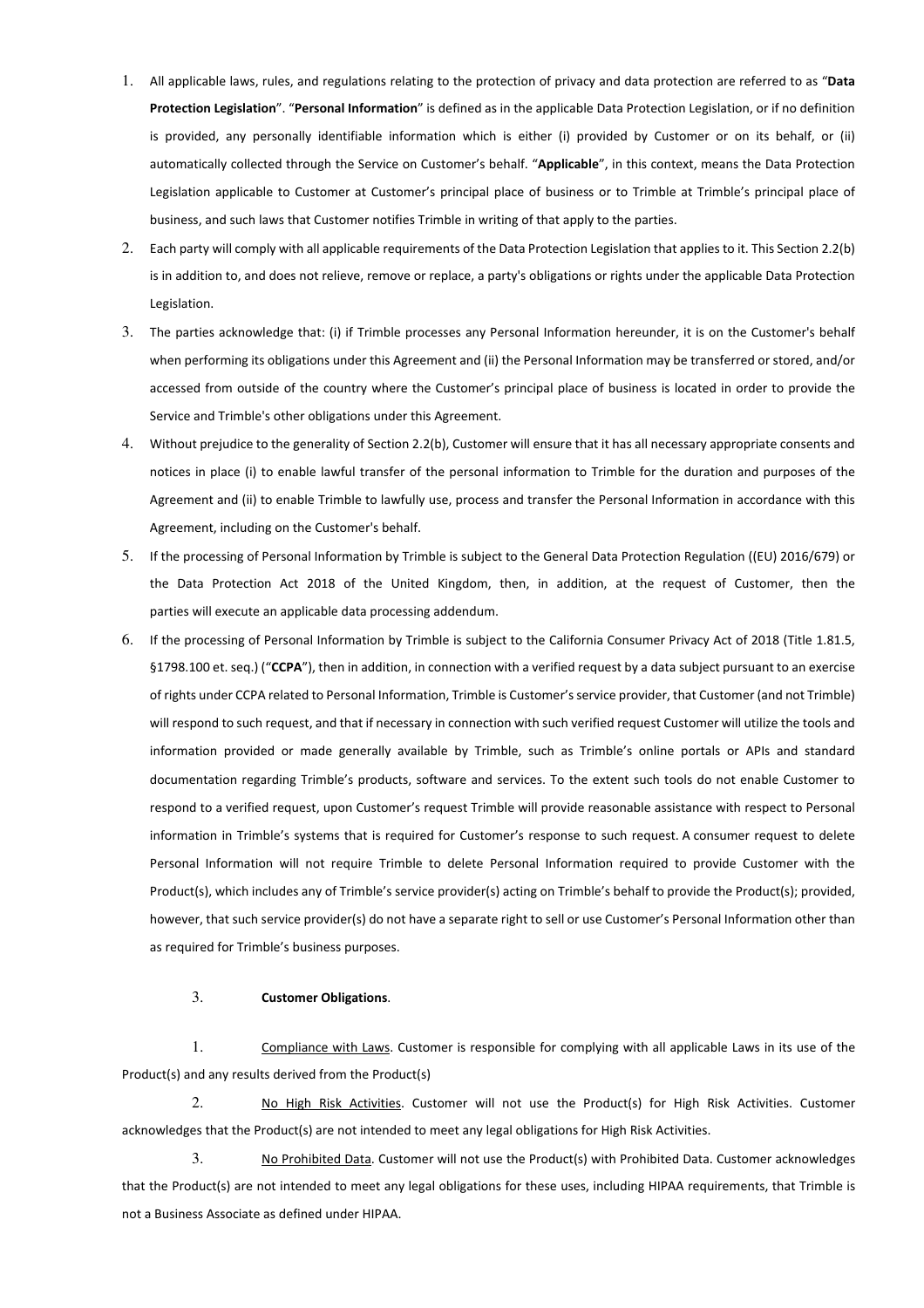4. Customer Data. Customer is responsible for its Customer Data, including its content and accuracy and compliance with Laws. Customer represents and warrants that it has made all disclosures and has all rights, consents and permissions necessary to use its Customer Data with the Product(s) and grant Trimble the rights in Section 2.1 (Data Use and Ownership), all without violating or infringing Laws, third-party rights (including intellectual property, publicity or privacy rights) or any terms or privacy policies that apply to its Customer Data.

4. **Suspension of Access to Product(s)**. Trimble may suspend Customer's access to the Product(s) and/or Support, without liability, and in whole or in part, if Customer breaches Section 1.4 (Restrictions) or Section 3 (Customer Obligations), if Customer's account is 30 days or more overdue or if Customer's actions risk harm to other customers or the security, availability or integrity of the Product(s). Where practicable, Trimble will use reasonable efforts to provide Customer with prior notice of the suspension. Once Customer resolves the issue requiring suspension, Trimble will promptly restore Customer's access to the Product(s) in accordance with this Agreement.

5. **Certain Product Features.** The following provisions apply to the extent applicable to the Product(s).

1. Devices. The Product(s) may be compatible with or require use of a device ("**Device**"). Compatible Devices are specified in the applicable Documentation. Trimble makes no warranties regarding the operation of any Device or continued compatibility of the Product(s) with any such Device. You are solely responsible for the configuration and operation of your Device. The results obtained through a Product may be affected by, and Trimble will have no liability for, the compatibility, placement, configuration or operation of your Device, weather or other environmental conditions, color or composition of materials being scanned, or other factors outside of Trimble's control.

2. Use with other Trimble Products. The Product(s) may allow Customer to connect with other Trimble products or services. Use of such other products or services that are not part of the Product(s) may require payment of a separate fee and are governed by those products or services' respective terms of service, end user license agreement, or other agreement, and not by this Agreement.

3. Scripts. The Product(s) may allow Customer to input and/or develop custom scripts, macros and commands (collectively, "**Scripts**") that control the operation of the Product(s). Scripts may be available for download or purchase from Trimble or third parties, or created by Customer. Unless otherwise specified by Trimble in writing, Scripts are not part of the Product. Customer's development and/or use of any Scripts are solely at its own risk. To the extent any Scripts are provided by a third party, such Scripts will be deemed to be Third-Party Materials, and may be subject to Third-Party Terms.

4. Third-Party Materials.

- 1. Generally. The Product(s) may provide Customer with access to Third-Party Materials. Third-Party Materials are not deemed to be part of the Product(s). To the extent specified by Trimble (including in any Product-Specific Terms or Documentation), use of the Third-Party Materials may be subject to additional terms or restrictions ("**Third-Party Terms**"). Customer is solely responsible for its compliance with any Third-Party Terms, and failure to comply with such terms may result in termination of Customer's right to access any features of the Product(s) that utilize such Third-Party Materials. If no Third-Party Terms are specified, Customer may use Third-Party Materials solely in support of Customer's authorized use of the Product(s) in accordance with this Agreement.
- 2. Open Source. The Software may incorporate third-party open source software ("**Open Source**"), as listed in the Documentation or Product-Specific Terms, or otherwise made available by Trimble. To the extent the terms of the Open Source license prohibit the terms of this Agreement from applying to the Open Source, the terms of the Open Source license will apply to the Open Source on a stand-alone basis instead of this Agreement.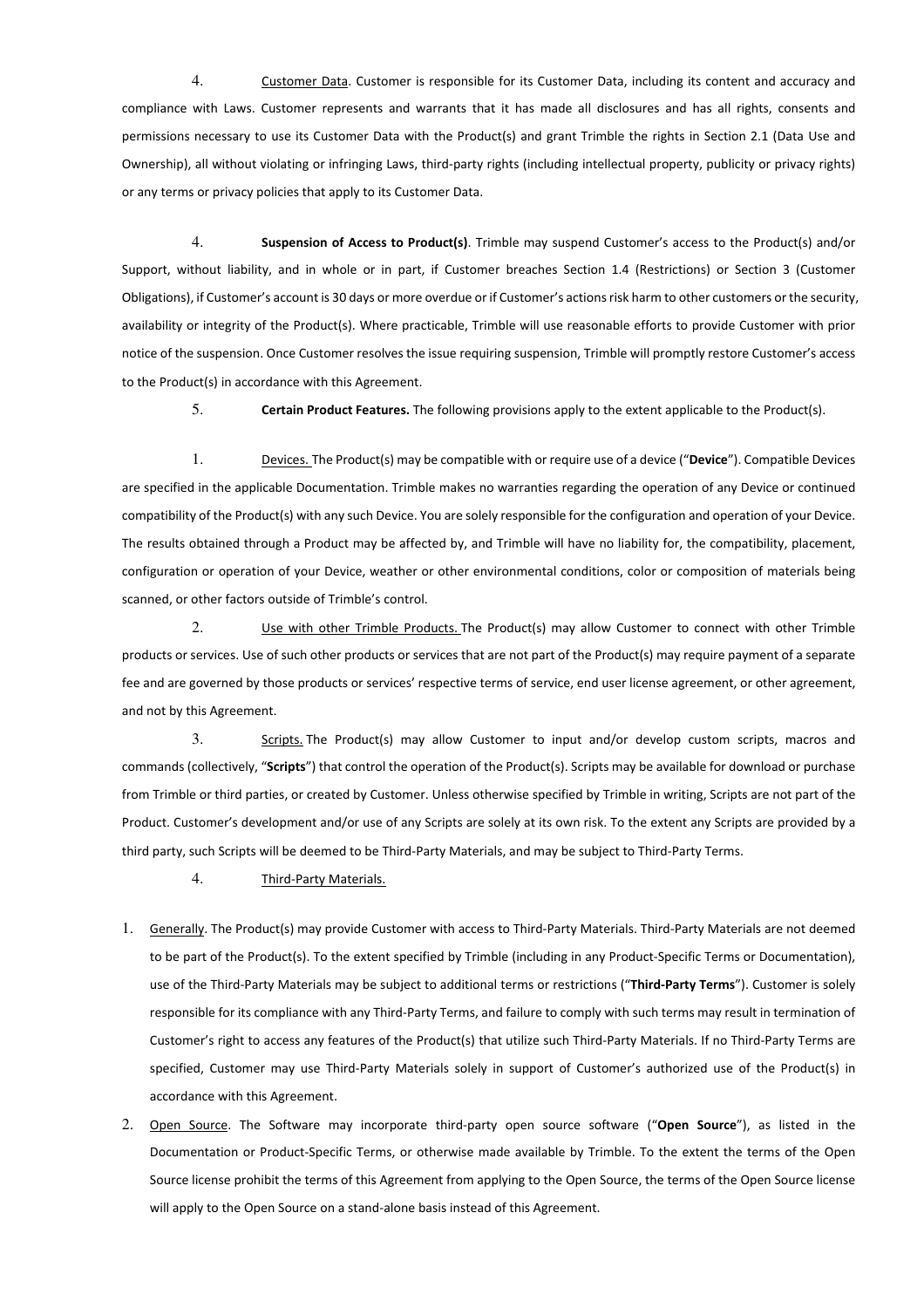3. Content Subscriptions. This Section 5.4(c))Content Subscriptions) applies if the Product makes available Third-Party Materials as a data or content subscription ("**Subscription Content**"). If you have a separate agreement with Trimble in place regarding the use of Subscription Content (the "**Subscription Content Agreement**"), then such Subscription Content Agreement governs the use of Subscription Content accessed through the Product, but not the use of the Product itself, which will be governed by this Agreement. If no Subscription Content Agreement is in place, then, unless otherwise authorized by Trimble in writing, such Subscription Content may only be used solely for Customer's internal purposes during the applicable Utilization Term and only when accessed pursuant to a manual end user request. Customer will not: (i) access, extract or download any Subscription Content, or portions thereof, in batch or mass by any means, (ii) sell, offer to sell, rent, sublicense or transfer any copies of the Subscription Content, or portions thereof, to a third party or allow a third party to use the Subscription Content; (iii) use the Subscription Content to develop services or products for sale or include any portion of the Subscription Content in any product or service; (iv) use any portion of the Subscription Content to create a competitive service, product or technology; (v) recreate the Subscription Content or create otherwise a separate database or other repository of Subscription Content, (vi) use Subscription Content to train, augment, or correct another database or information repository, or (vii) make any portion of the Subscription Content available to the public in any manner. Upon notice from Trimble and/or any termination or expiration of the Utilization Term, Customer will immediately cease using and delete/destroy all electronic and physical copies of Subscription Content.

1. Third-Party Platforms. Customer may choose to use the Product(s) with Third-Party Platforms. Third-Party Platforms are not deemed to be part of the Product(s). Use of Third-Party Platforms is subject to Customer's agreement with the relevant provider and not this Agreement, and may enable data exchange between the Product(s) and Third-Party Platform. Trimble does not control and has no liability for Third-Party Platforms, including their security, functionality, operation, availability or interoperability or how the Third-Party Platforms or their providers use Customer Data. If Customer enables a Third-Party Platform with a Product(s), Trimble may access and exchange Customer Data with the Third-Party Platform on Customer's behalf.

- 2. Third-Party Application Stores.
- 1. Purchase from Application Store. If Customer obtained Software through a third-party application store, marketplace or other site or service (each, an "**Application Store**"), such Application Store is considered a "Reseller" under this Agreement, and Customer's use of the Software is subject to Section 7.3 (Purchase from Reseller) of this Agreement. Except as expressly set forth in Sections 7.3 (Purchase from Reseller) and 5.6(c) (Apple-Specific Terms), all fees are non-refundable once paid. Customer's download of the Software may be subject to other terms as specified by the operator of the Application Store from which Customer downloaded the Software.
- 2. In App Purchases. The Software may offer Customer the opportunity to purchase additional functions and/or features from within the application (an "**In App Purchase**"). All billing and transaction processes are handled by the provider of the Application Store (the "**App Store Provider**") from whose platform Customer downloaded the Software and are governed by the App Store Provider's terms and conditions. If Customer has any payment related issues with In-App Purchases, then Customer must contact the App Store Provider directly.
- 3. Apple-Specific Terms. If Customer downloaded the Software from Apple Inc.'s ("**Apple's**") Application Store, the following terms are part of this Agreement:
	- 1. This Agreement is between Customer and Trimble, and not with Apple. However, as required by Apple, Apple and its subsidiaries will be third party beneficiaries of this Agreement and will have the right (and will be deemed to have accepted the right) to enforce this Agreement against Customer as a third-party beneficiary.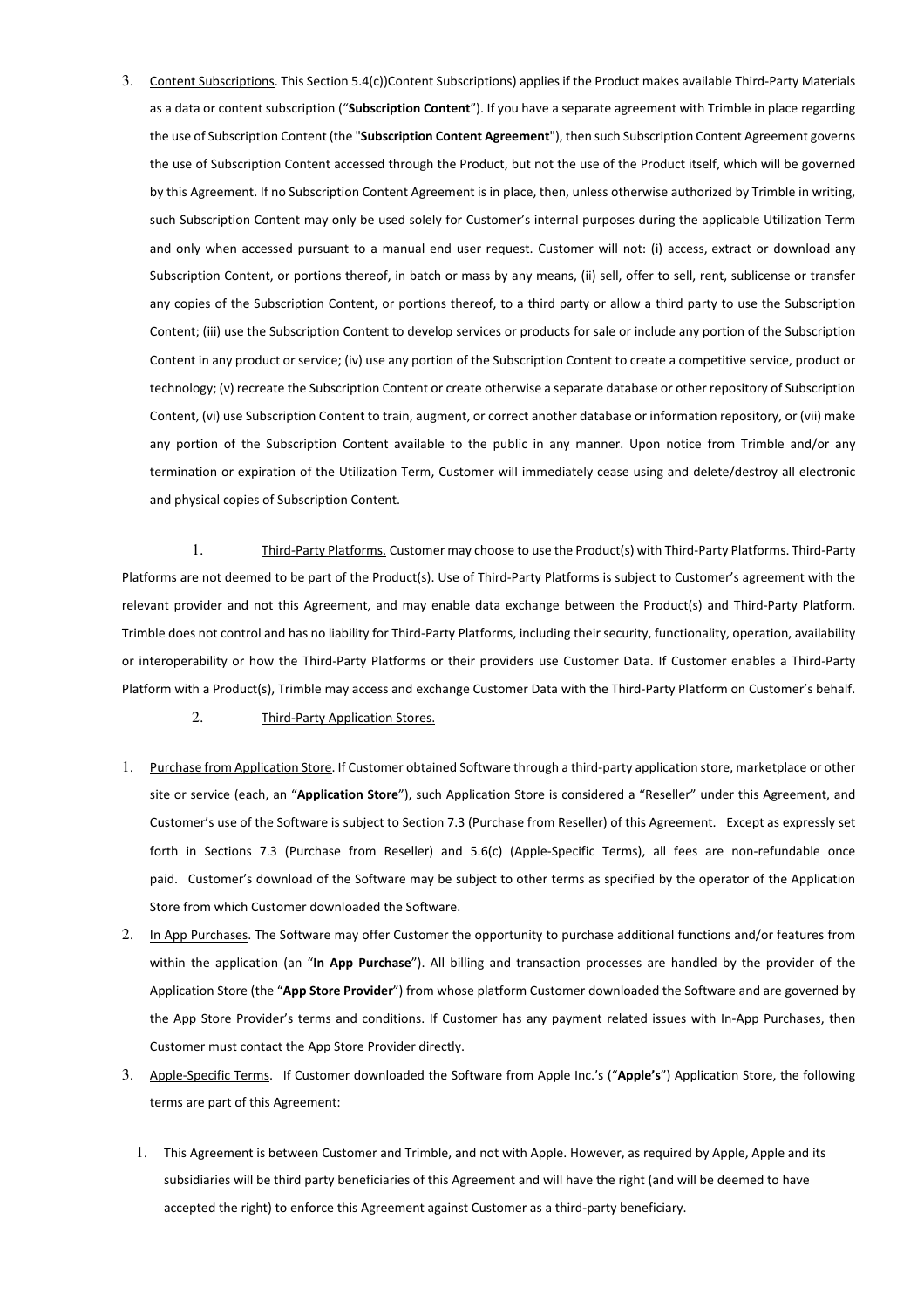- 2. As set forth in Section 8 (Warranties and Disclaimers) of this Agreement, Trimble offers a refund in certain circumstances following a breach of Trimble's limited warranty for the Software. If Customer is entitled to such a refund, Customer may notify Apple, and Apple will refund the purchase price (if any) for the Software to Customer. To the maximum extent permitted by Law, Apple will have no other warranty obligation with respect to the Software, and, as between Apple and Trimble, any other claims, losses, liabilities, damages, costs or expenses attributable to a failure to conform to a warranty will be Trimble's responsibility. Apple has no obligation whatsoever to furnish any maintenance or support services with respect to the Software.
- 3. As between Trimble and Apple, Trimble is solely responsible for the Software and for addressing any claims Customer or any third parties have about the Software or your possession or use of the Software, including without limitation (A) product liability claims, (B) any claim that the Software fails to conform to any applicable legal or regulatory requirement and (C) claims arising under consumer protection or similar legislation. In the event of any third-party claim that the Software or your possession or use of the Software infringes that third party's intellectual property rights, Apple will not be responsible for the investigation, defense, settlement or discharge of such claim.

#### 6. **Support and Professional Services**.

1. Service Support. During the Utilization Term, Trimble will provide the support for the Service ("**Service Support**") and service level commitments specified on the applicable Order and/or the Product-Specific Terms, if any ("**Service Support Terms**").

2. Software Support. Trimble will provide the support and maintenance services for the Software ("**Software Support**") specified on the applicable Order and/or the Product-Specific Terms, if any, during such period as Customer has paid the applicable fee. Unless (a) Trimble and Customer have entered into a separate written agreement for Support or (b) different terms and conditions are set forth in the Order or Product-Specific Terms, Support will be provided pursuant to Trimble's thencurrent Software Support and Maintenance Terms, available at https://www.trimble.com/support/SoftwareSSMTerms or a successor URL (any such terms and conditions from (a) or (b), "**Software Support Terms**").

3. Professional Services. Professional Services are not covered by this Agreement. If the applicable Order indicates that Trimble will provide any Professional Services to Customer, then Trimble's provision of and Customer's receipt of such Professional Services will be governed by Trimble's then-current standard Professional Services terms, available at http://www.trimble.com/legal/tandcforservices or a successor URL, unless otherwise mutually agreed by the parties in writing.

#### 7. **Commercial Terms**.

1. Utilization Term; Utilization Commencement Date; Renewal Opt Out Deadline. Unless otherwise set forth in the Product-Specific Terms or Order,

(1) the initial Utilization Term for each Product is 12 months from the Utilization Commencement Date, and each Utilization Term will renew for successive 12-month periods unless either party gives the other party notice of non-renewal by the Renewal Opt Out Deadline; and (2) the "**Utilization Commencement Date**" for each Product means:

 (a) if Customer ordered such Product directly from Trimble, the later of (i) applicable Initial Product Availability Date, or (ii) the start date of the term indicated in the Order; or

(b) if Customer ordered such Product through a Reseller, the Initial Product Availability Date.

(3) the "**Renewal Opt Out Deadline**" is the date that is 30 days before the expiration of the then-current Utilization Term.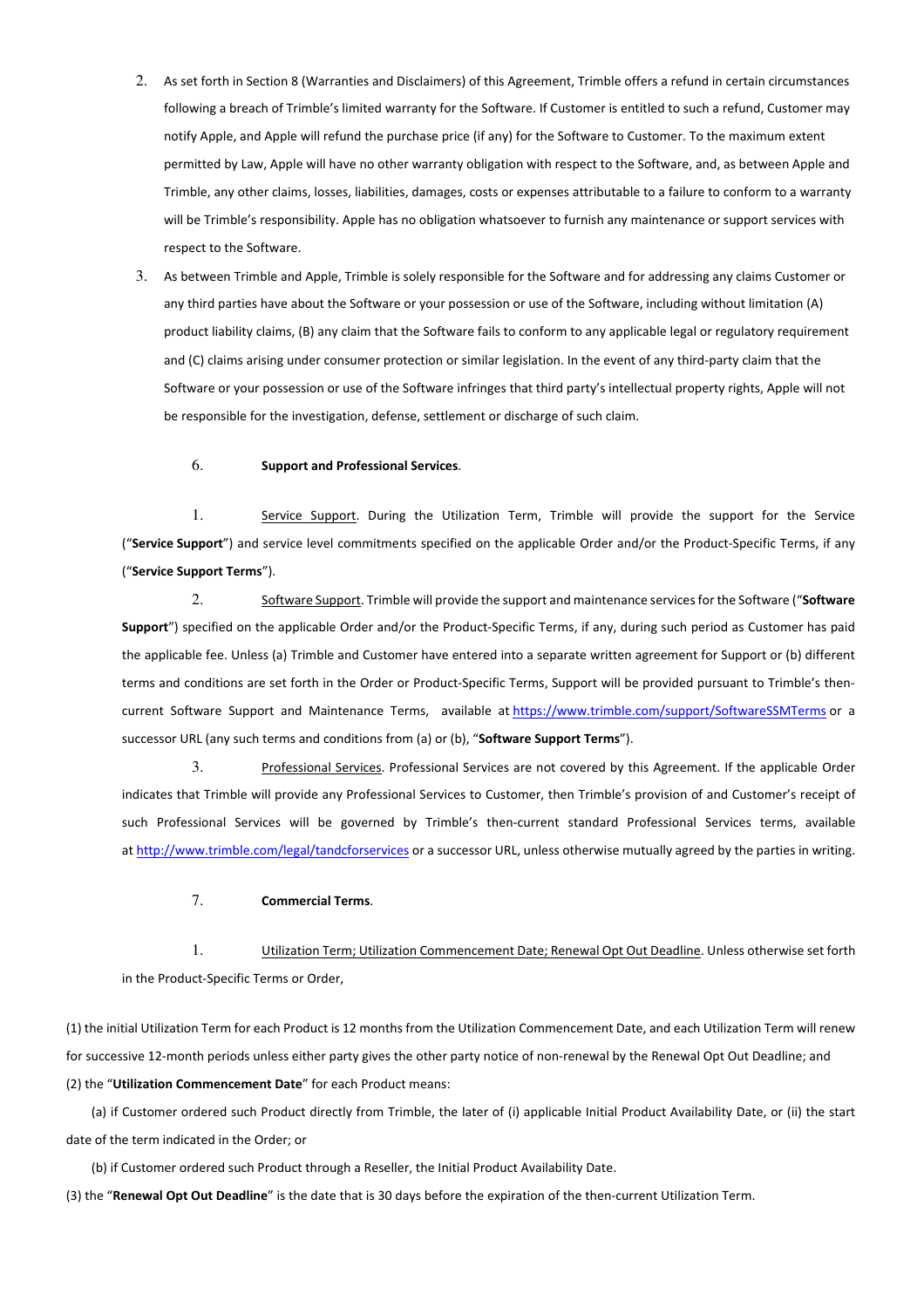2. Fees and Taxes. Fees are as described in each Order. Fees are invoiced on the schedule in the Order and reimbursable expenses are invoiced in arrears. Unless the Order provides otherwise, Custom will pay all fees and expenses within 30 days of the invoice date. Fees for renewal Utilization Terms are at Trimble's then-current rates, regardless of any discounted pricing in a prior Order. Any amount due under this Agreement that remains unpaid after its due date will bear interest at the lower of 1.5% per month or the maximum rate permitted by Law, calculated from the data such amount was due until the date that payment is received. Customer will pay all costs and expenses of collection (including attorneys' fees) incurred by Trimble collecting any amounts past due under this Agreement. Subject to any mandatory Laws to the contrary, all fees and expenses are non-refundable except as set out in Section 8.2 (Warranty Remedy). Customer will pay any sales, use, GST, value-added, withholding or similar taxes or levies that apply to its Orders, whether domestic or foreign ("**Taxes**"), other than Trimble's income tax. Fees and expenses are exclusive of Taxes. Customer will pay any foreign exchange transaction fees and any foreign exchange profits or losses incurred on such transactions.

3. Purchase from Reseller. If Customer obtained the Product(s) through an authorized dealer, distributor or reseller of Trimble ("**Reseller**"), the following terms are applicable and will prevail in event of any conflict with any other provisions of this Agreement:

- 1. This Agreement is between Trimble and Customer and governs all access and use of the Product(s) by Customer. Resellers are not authorized to modify this Agreement or make any promises or commitments on Trimble's behalf, and Trimble is not bound by any obligations to Customer other than as set forth in this Agreement. Trimble is not party to (or responsible under) any separate agreement between Customer and Reseller and is not responsible for the Reseller's acts, omissions, products or services. The applicable Product(s) list price for the applicable Utilization Term will be deemed the amount paid or payable by Customer to Trimble under this Agreement for purposes of Section 11 (Limitations of Liability).
- 2. Instead of paying Trimble, Customer will pay the applicable amounts to the Reseller, as agreed between Customer and the Reseller. If the Reseller fails to pay Trimble the applicable fees for Customer's use of the Product(s), Trimble reserves the right to terminate the applicable Utilization Term for such Product(s) and all related rights granted hereunder. Customer may purchase renewal Utilization Terms for the Product(s) under this Agreement directly from Trimble pursuant to an Order.
- 3. Customer's order details (e.g., the applicable Product(s), the Utilization Term, Usage Limitations, Authorized Users, and any additional scope of use restrictions) will be as stated in the Order issued by Trimble (i.e., entitlement confirmation), and the Reseller is responsible for the accuracy of any such information as communicated to Trimble. Unless otherwise designated by Trimble, the Reseller is solely responsible for delivering to Customer any Product(s), and Trimble has no liability for the Reseller's failure to deliver such materials.
- 4. The Reseller may fulfill Trimble's warranty obligations under Section 8.1 (Limited Warranty) on behalf of Trimble, to the extent authorized by Trimble in writing. Notwithstanding the foregoing, the Reseller has no authority to make any statements, representations, warranties or commitments on Trimble's behalf and any such statements, representations, warranties or commitments are null and void. If the Reseller agrees to provide front-line support or professional services to Customer, Trimble has no responsibility for such Reseller-provided support or professional services.
- 5. In the event Customer is entitled to a refund under this Agreement, Customer must request such refund through the Reseller. Any request sent directly to Trimble may be redirected to the Reseller. Trimble will refund any applicable fees to the Reseller and the Reseller will be solely responsible for refunding such fees to Customer, unless otherwise specified by Trimble. Trimble will have no further liability to Customer in the event the Reseller fails to refund such fees to Customer.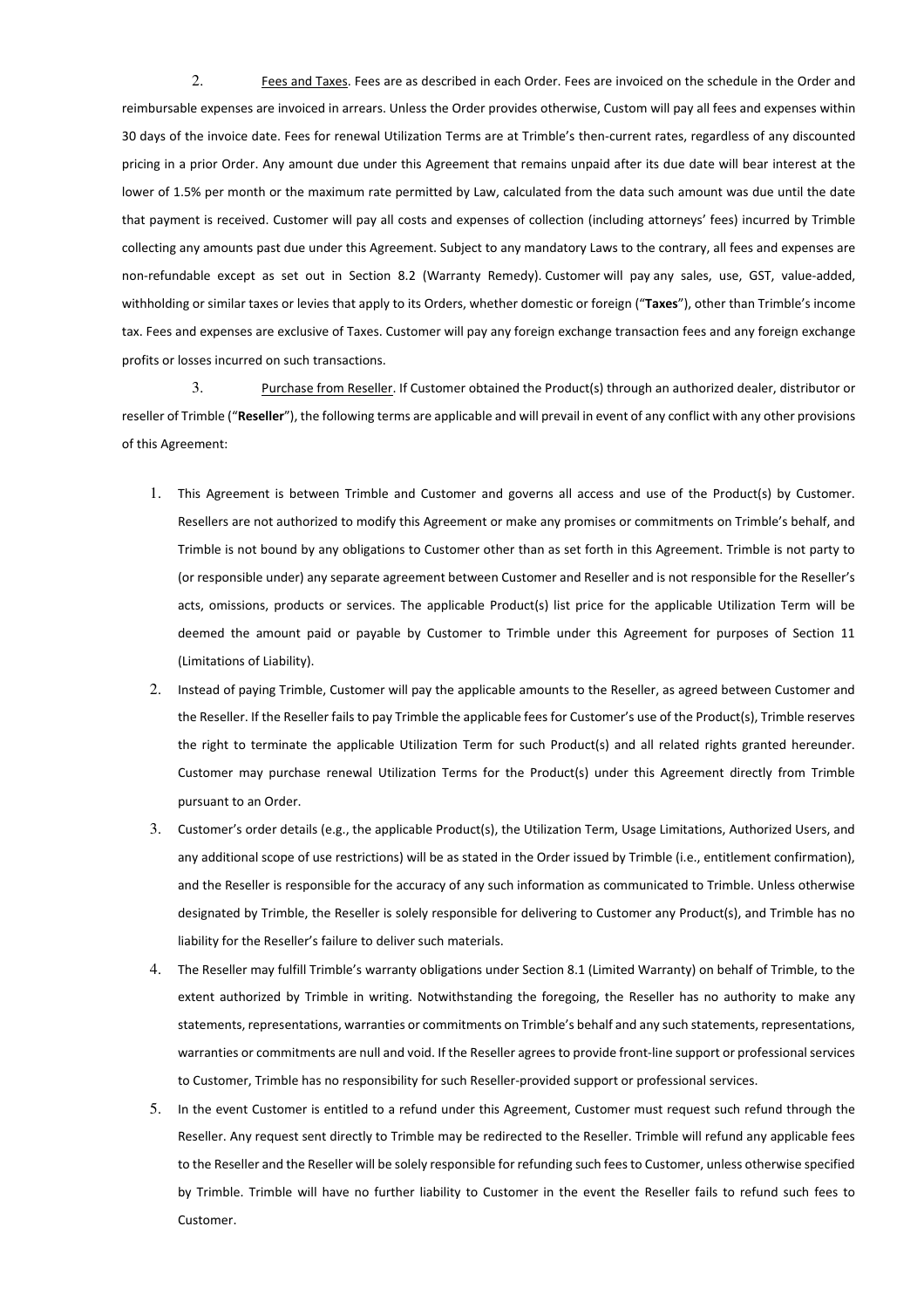## 8. **Warranties and Disclaimers**.

1. Limited Warranty. Unless otherwise specified in the Product-Specific Terms, and subject to any mandatory Laws to the contrary, Trimble warrants to Customer that during the Warranty Period the Product(s) will perform materially as described in the Documentation. The "**Warranty Period**" is (1) for Software that is licensed on a perpetual basis, 90 days from the Subscription Commencement Date, and (2) for any Service and/or Software that is licensed for a limited Utilization Term, the applicable Utilization Term.

2. Warranty Remedy. If Trimble breaches Section 8.1 (Limited Warranty) during the Warranty Period and Customer makes a reasonably detailed warranty claim within 30 days of discovering the issue, then Trimble will use reasonable efforts to correct the non-conformity or provide a work-around. If Trimble determines such remedy to be impracticable, either party may terminate the affected Order to the extent that it relates to the non-conforming Product(s). Trimble will then refund to Customer any pre-paid, unused fees for the terminated portion of the Utilization Term. Subject to any mandatory Laws to the contrary, these procedures are Customer's exclusive remedy and Trimble's entire liability for breach of the warranty in Section 8.1 (Limited Warranty). These warranties do not apply to (a) issues caused by misuse or unauthorized modifications, (b) unsupported versions of Software, (c) issues in or caused by Third-Party Platforms or other third-party systems or (d) Trials and Betas or other free educational or evaluation use.

3. Disclaimers.

- 1. **General**: **EXCEPT AS EXPRESSLY PROVIDED IN SECTION 8.1 (LIMITED WARRANTY), PRODUCT(S) AND SUPPORT ARE PROVIDED "AS IS". TRIMBLE AND ITS SUPPLIERS MAKE NO (AND HEREBY DISCLAIM ALL) OTHER WARRANTIES, WHETHER EXPRESS, IMPLIED, STATUTORY OR OTHERWISE, INCLUDING WARRANTIES OF MERCHANTABILITY, FITNESS FOR A PARTICULAR PURPOSE, TITLE, NONINFRINGEMENT OR ANY WARRANTIES ARISING FROM A COURSE OF DEALING OR USAGE OF TRADE. WITHOUT LIMITING ITS EXPRESS OBLIGATIONS IN SECTION 6 (SUPPORT AND PROFESSIONAL SERVICES), TRIMBLE DOES NOT WARRANT THAT CUSTOMER'S USE OF THE PRODUCT(S) WILL BE UNINTERRUPTED OR ERROR-FREE, THAT TRIMBLE WILL REVIEW CUSTOMER DATA FOR ACCURACY OR THAT IT WILL MAINTAIN CUSTOMER DATA OR OTHER DATA WITHOUT LOSS. TRIMBLE IS NOT LIABLE FOR DELAYS, FAILURES OR PROBLEMS INHERENT IN USE OF THE INTERNET AND ELECTRONIC COMMUNICATIONS OR OTHER SYSTEMS OUTSIDE TRIMBLE'S CONTROL. TRIMBLE WILL NOT BE LIABLE IN ANY MANNER FOR THE OUTPUT OBTAINED THROUGH USE OF THE PRODUCT(S) OR CUSTOMER'S RELIANCE ON SUCH OUTPUT. CUSTOMER IS RESPONSIBLE FOR THE SUPERVISION, MANAGEMENT AND CONTROL OF CUSTOMER'S USE OF THE PRODUCT(S). THIS RESPONSIBILITY INCLUDES THE DETERMINATION OF APPROPRIATE USES FOR THE PRODUCT(S) AND THE SELECTION OF THE PRODUCT(S) AND OTHER PROGRAMS TO ACHIEVE INTENDED RESULTS. CUSTOMER IS ALSO RESPONSIBLE FOR ESTABLISHING THE ADEQUACY OF INDEPENDENT PROCEDURES FOR TESTING THE RELIABILITY AND ACCURACY OF ANY OUTPUT OF THE PRODUCT(S). CUSTOMER MAY HAVE OTHER STATUTORY RIGHTS, BUT ANY STATUTORILY REQUIRED WARRANTIES WILL BE LIMITED TO THE SHORTEST LEGALLY PERMITTED PERIOD.**
- 2. **Customer Applications. Trimble hereby disclaims any warranty, support or other obligations with respect to any Customer Applications.**
- 3. **Scripts. Subject to mandatory Laws to the contrary, Scripts are provided "AS IS" and Trimble hereby disclaims any warranty, support, or other obligations with respect to any Scripts, including, without limitation, any Scripts provided by Trimble.**
- 4. **Third-Party Materials and Third-Party Platforms**. **Third-Party Materials and Third-Party Platforms are provided "AS IS" and Customer assumes all risk and liability regarding any use of (or results obtained through) Third-Party Materials or**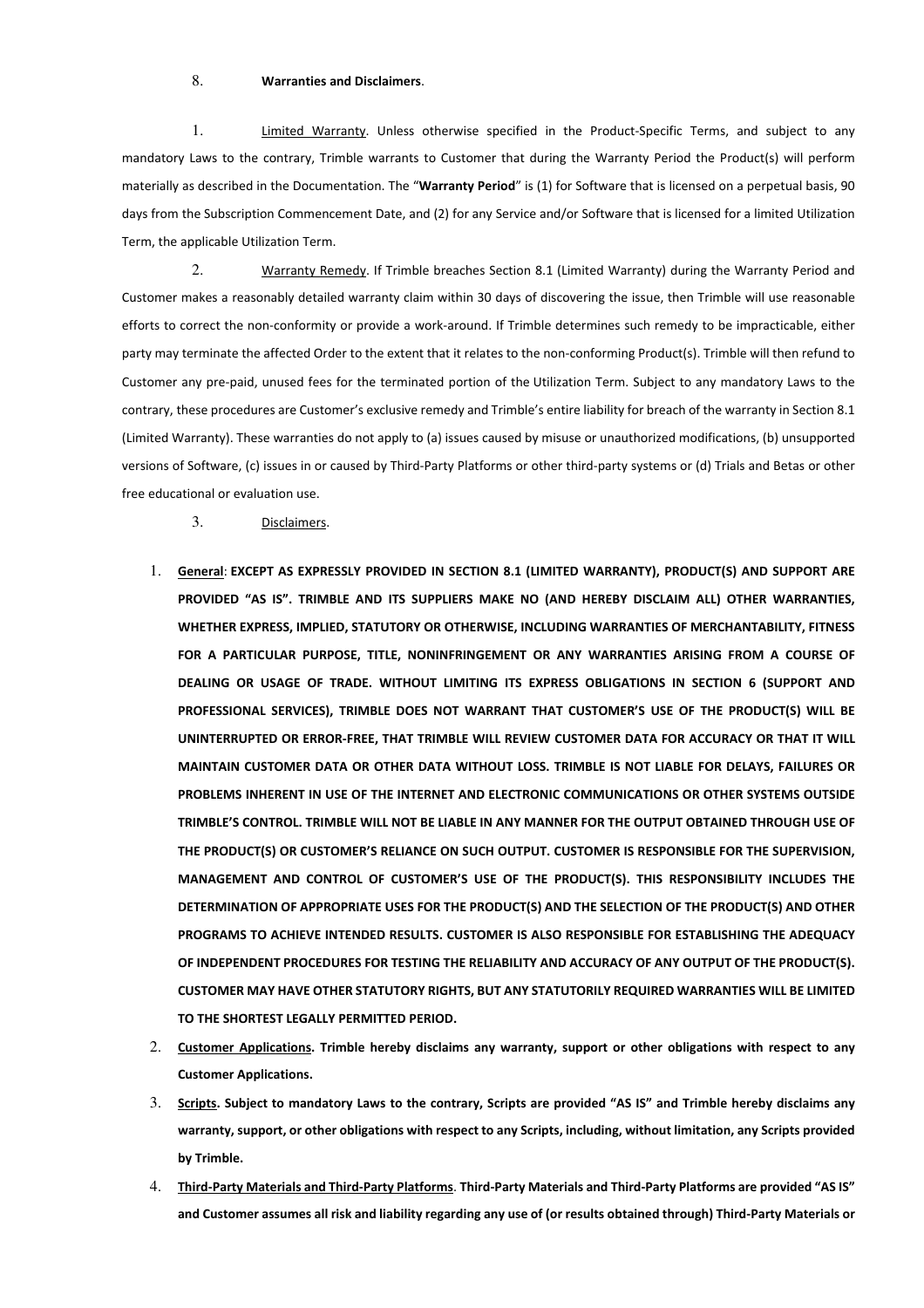**Third-Party Platforms. Trimble and its suppliers make no warranty or guarantee regarding any Third-Party Materials or Third-Party Platforms, including regarding their accuracy or continued availability or compatibility.**

- 5. **High Risk Activities and Prohibited Data**. **Trimble and its suppliers specifically disclaim any responsibility for, and will not be liable in any manner arising from, any use of the Product(s) in connection with High Risk Activities or with any Prohibited Data.**
- 6. **Global Positioning Data. Trimble and its suppliers are not responsible for the operation or failure of operation of any Global Positioning System ("GPS") or Global Navigation Satellite System ("GNSS") satellites or base stations, or the availability of GPS or GNSS satellite signals. You acknowledge that use of the Product(s) is subject to transmission limitations caused by a variety of factors such as atmospheric conditions, topographical obstructions, limitations or lack of coverage of the underlying carrier service, and other natural or manmade conditions. Additionally, motor and ignition noise, metal shielding, and interference by users of the same or adjacent radio channels may limit or interfere with coverage.**

## 9. **Term and Termination**.

1. Term. This Agreement starts on the Effective Date and continues until expiration or termination of all Utilization Terms for all Product(s).

2. Termination. Either party may terminate this Agreement (including all Orders) if the other party (a) fails to cure a material breach of this Agreement (including a failure to pay fees) within 30 days after notice, (b) ceases operation without a successor or (c) seeks protection under a bankruptcy, receivership, trust deed, creditors' arrangement, composition or comparable proceeding, or if such a proceeding is instituted against that party and not dismissed within 60 days.

3. Effect of Termination. Upon expiration or termination of this Agreement or an Order, Customer's right to use the Product(s) (including its license to any Software) will cease and Customer will immediately cease any and all use of and access to the Product(s) and will delete (or, upon request, return) all copies of any Software. At the disclosing party's request upon expiration or termination of this Agreement, the receiving party will delete all of the disclosing party's Confidential Information (excluding Customer Data, which is addressed in Section 2.1 (Date Usage and Ownership). Customer Data and other Confidential Information may be retained in the receiving party's standard backups after deletion but will remain subject to this Agreement's confidentiality restrictions.

4. Survival. These Sections survive expiration or termination of this Agreement: 1.4 (Restrictions), 2.1 (Data Usage and Ownership), 3 (Customer Obligations), 7.2 (Fees and Taxes), 8.3 (Disclaimers), 9.3 (Effect of Termination), 9.4 (Survival), 10 (Ownership), 11 (Limitations of Liability), 12 (Indemnification), 13 (Confidentiality), 14 (Required Disclosures), 16 (General Terms) and 17 (Definitions). Except where an exclusive remedy is provided, exercising a remedy under this Agreement, including termination, does not limit other remedies a party may have.

10. **Ownership**. Neither party grants the other any rights or licenses not expressly set out in this Agreement. Except for Customer's use rights in this Agreement, Trimble and its licensors retain all intellectual property and other rights in the Product(s), Documentation, other deliverables and related Trimble technology, templates, formats and dashboards, including any modifications or improvements to these items made by Trimble. If Customer provides Trimble with any suggestions, ideas, enhancement requests, feedback, recommendations or other information relating to the Products ("**Feedback**"), Customer hereby grants to Trimble and its Affiliates a nonexclusive, worldwide, perpetual, irrevocable, transferable, sublicensable, royalty-free, fully paid up license to use and otherwise exploit the Feedback.

### 11. **Limitations of Liability**.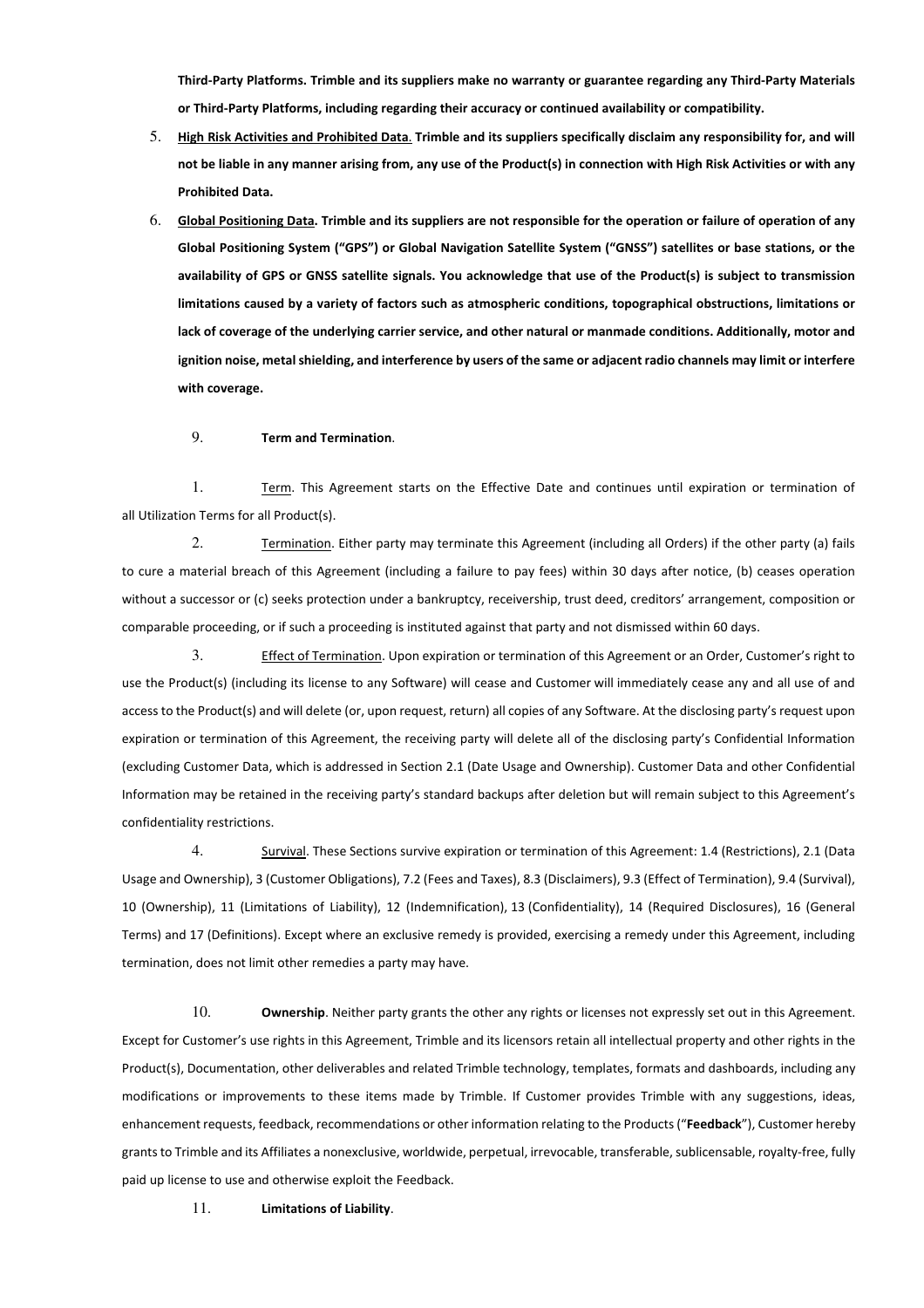1. Consequential Damages Waiver; Liability Cap. **EXCEPT FOR EXCLUDED CLAIMS (AS DEFINED BELOW**)**, TO** 

**THE GREATEST EXTENT PERMITTED BY APPLICABLE LAW, EVEN IF SUCH DAMAGES COULD HAVE BEEN FORESEEN OR IF A PARTY HAS BEEN APPRAISED OF THE POSSIBILITY OF SUCH DAMAGES, AND REGARDLESS OF WHETHER SUCH DAMAGES ARE ARISING IN CONTRACT, TORT, NEGLIGENCE, STRICT LIABILITY, BREACH OF ANY STATUTORY DUTY OR OTHERWISE, IN NO EVENT WILL (A) EITHER PARTY (OR ITS SUPPLIERS) BE LIABLE FOR DAMAGES FOR LOSS OF PROFIT OR REVENUE, DATA THAT IS LOST OR CORRUPTED, FAILURE OF SECURITY MECHANISMS, INTERRUPTION OF BUSINESS, LOSS OF GOODWILL, OR ANY SPECIAL, INCIDENTAL, RELIANCE, INDIRECT, PUNITIVE OR CONSEQUENTIAL DAMAGES OF ANY KIND OR (B) EACH PARTY'S (AND ITS SUPPLIERS) ENTIRE LIABILITY ARISING OUT OF OR RELATED TO THIS AGREEMENT WILL NOT EXCEED IN AGGREGATE THE AMOUNTS PAID OR PAYABLE BY CUSTOMER TO TRIMBLE DURING THE PRIOR 12 MONTHS UNDER THIS AGREEMENT FOR THE APPLICABLE PRODUCT(S) GIVING RISE TO THE LIABILITY. SOME JURISDICTIONS DO NOT ALLOW A LIMITATION OF LIABILITY FOR DEATH, PERSONAL INJURY, FRAUDULENT MISREPRESENTATIONS OR CERTAIN INTENTIONAL OR NEGLIGENT ACTS, OR VIOLATION OF SPECIFIC STATUTES, OR THE LIMITATION OF INCIDENTAL OR CONSEQUENTIAL DAMAGES. IN SUCH AN EVENT THE FOREGOING LIMITATION(S) WILL NOT APPLY TO THE EXTENT PROHIBITED BY LAW**.

2. Excluded Claims. "**Excluded Claims**" means: (a) Customer's breach of Section 1.3 (API Access and Customer Applications), 1.4 (Restrictions), 3 (Customer Obligations), or 5.4 (Third-Party Materials), (b) either party's breach of Section 13 (Confidentiality) (but excluding claims relating to Customer Data); (c) amounts payable to third parties under Customer's obligations in Section 12 (Indemnification) or (d) any liabilities that cannot be excluded or limited by Laws.

3. Nature of Claims and Failure of Essential Purpose. The waivers and limitations in this Section 11 (Limitations of Liability) apply regardless of the form of action, whether in contract, tort (including negligence), strict liability or otherwise and will survive and apply even if any limited remedy in this Agreement fails of its essential purpose.

### 12. **Indemnification**.

1. Indemnification by Customer. Customer will defend, indemnify and hold harmless Trimble from and against any and all third-party claims, costs, damages, losses, liabilities and expenses (including reasonable attorneys' fees and costs) arising out of or in connection with (a) any Customer Data, Third-Party Platforms, or third-party Devices, (b) Customer's breach or alleged breach of 3 (Customer Obligations) or 5.4 (Third-Party Materials) or (c) any service or product offered by Customer (including any Customer Application) in connection with or related to the Product(s) (each, a "**Claim**").

2. Procedures. Trimble will give Customer prompt written notice of any Claim and will cooperate in relation to the Claim at Customer's expense. Customer will have the exclusive right to control and settle any Claim, except that Customer may not settle a Claim without Trimble's prior written consent (not to be unreasonably withheld) if the settlement requires Trimble to admit any liability or take any action or refrain from taking any action (other than ceasing use of infringing materials). Trimble may participate in the defense of any Claim at its expense.

## 13. **Confidentiality**.

1. Definition. "**Confidential Information**" means information disclosed to the receiving party under this Agreement that is designated by the disclosing party as proprietary or confidential or that should be reasonably understood to be proprietary or confidential due to its nature and the circumstances of its disclosure. Trimble's Confidential Information includes the terms and conditions of this Agreement and any technical or performance information about the Product(s). Customer's Confidential Information includes Customer Data.

2. Obligations. As a receiving party, each party will use reasonable care to protect the disclosing Party's Confidential Information from being disclosed third parties except as permitted in this Agreement, including, without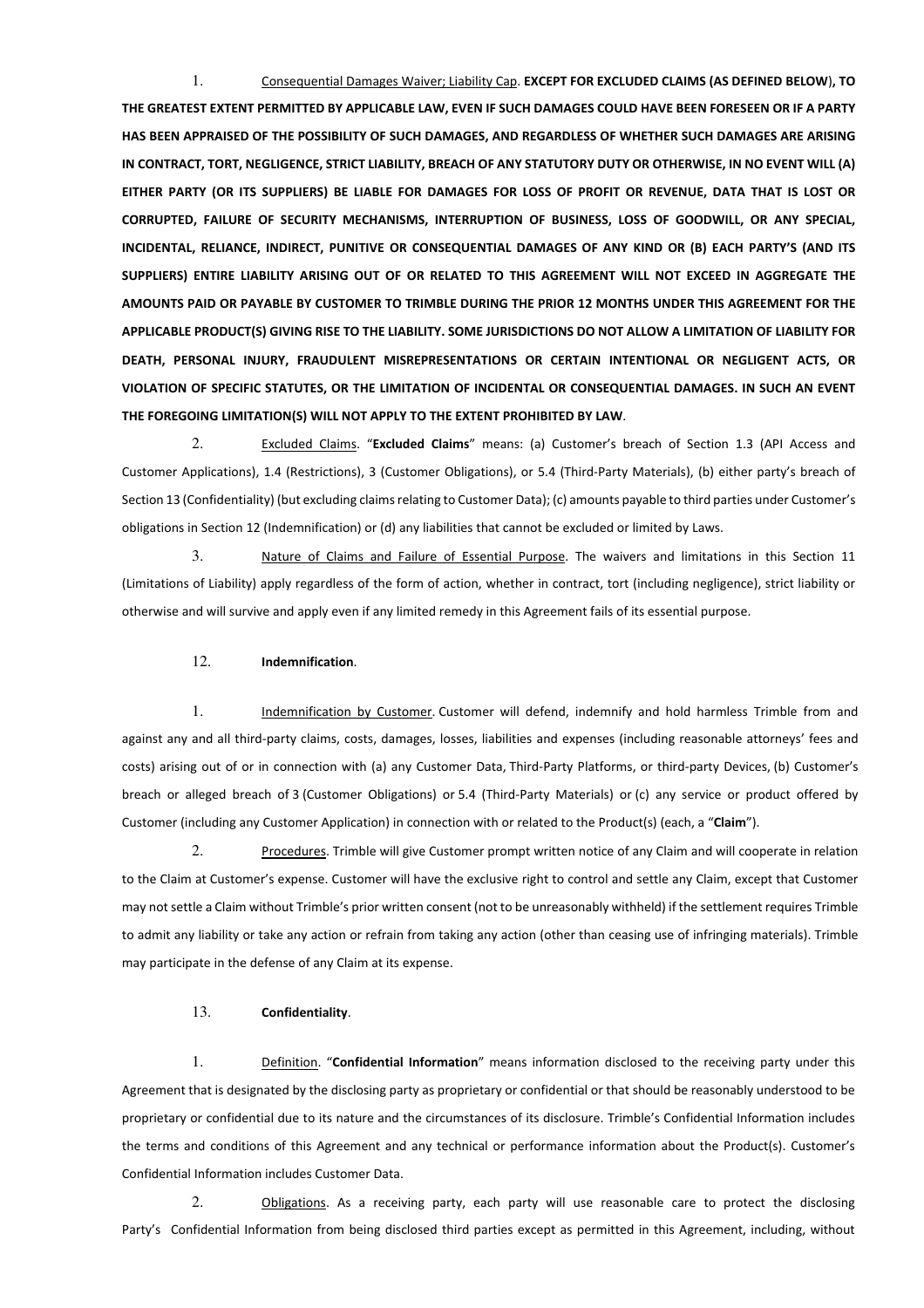limitation, in Section 2.1 (Data Usage and Ownership), and (b) only use Confidential Information to fulfill its obligations and exercise its rights in this Agreement. The receiving party may disclose Confidential Information to its employees, agents, Affiliates, contractors and other representatives having a legitimate need to know (including, for Trimble, the subcontractors referenced in Section 16.9 (Subcontractors)), provided it remains responsible for their compliance with this Section 13 (Confidentiality) and they are bound to confidentiality obligations no less protective than this Section 13 (Confidentiality).

3. Exclusions. These confidentiality obligations do not apply to information that the receiving party can document (a) is or becomes public knowledge through no fault of the receiving party, (b) it rightfully knew or possessed prior to receipt under this Agreement, (c) it rightfully received from a third party without breach of confidentiality obligations or (d) it independently developed without using the disclosing party's Confidential Information.

4. Remedies. Unauthorized use or disclosure of Confidential Information may cause substantial harm for which damages alone are an insufficient remedy. Each party may seek appropriate equitable relief, in addition to other available remedies, for breach or threatened breach of this Section 13 (Confidentiality).

14. **Required Disclosures**. Nothing in this Agreement prohibits either party from making disclosures, including of Customer Data and other Confidential Information, if required by Law, subpoena or court order, provided (if permitted by Law) it notifies the other party in advance and reasonably cooperates in any effort to obtain confidential treatment.

15. **Publicity**. Neither party may publicly announce this Agreement except with the other party's prior consent or as required by Law. However, Trimble may include Customer and its trademarks in Trimble's customer lists and promotional materials but will cease this use at Customer's written request.

16. **General Terms**.

1. Assignment. Trimble may assign this Agreement upon notice to Customer. Customer may not assign or transfer this Agreement (by operation of law or otherwise) without the prior consent of Trimble. Any non-permitted assignment is void. This Agreement will bind and inure to the benefit of each party's permitted successors and assigns.

2. Notices. Except as set out in this Agreement, any notice or consent under this Agreement must be in writing and will be deemed given: (a) upon receipt if by personal delivery, (b) upon receipt if by certified or registered mail (return receipt requested) or (c) one day after dispatch if by an internationally reputable commercial overnight delivery service. If to Trimble, notice must be provided to the address in Section 16.15 (Trimble Entity; Governing Law; Jurisdiction) below, with a copy to Trimble Inc., Attn: General Counsel – Important Notice, 935 Stewart Drive, Sunnyvale, CA 94085, USA. If to Customer, Trimble may provide notice to the address Customer provided at registration or on the Order. Either party may update its address with notice to the other party. Trimble may also send general and operational notices to Customer by email or through the Product(s).

3. Entire Agreement. This Agreement (which includes the Order and all applicable, the Product-Specific Terms, Support Terms, Product Policies) is the parties' entire agreement regarding its subject matter and supersedes any prior or contemporaneous agreements regarding its subject matter. In this Agreement, headings are for convenience only and "including" and similar terms are to be construed without limitation. The terms in any Customer purchase order, business form, or other similar documents will not amend or modify this Agreement and are expressly rejected by Trimble; any of these Customer documents are for administrative purposes only and have no legal effect.

4. Modifications to Agreement. Subject to Section 16.5 (Modifications to Product Policies) below, Trimble may modify this Agreement from time to time with notice to Customer. Modifications take effect at Customer's next Utilization Term, if any, for an existing Order, or from the start of a new Order, unless Trimble indicates an earlier effective date. If Trimble requires modifications with an earlier effective date and Customer objects in writing, then Trimble may permit such modifications to take effect at the date indicated above. If Trimble declines to do so, Customer's exclusive remedy is to terminate this Agreement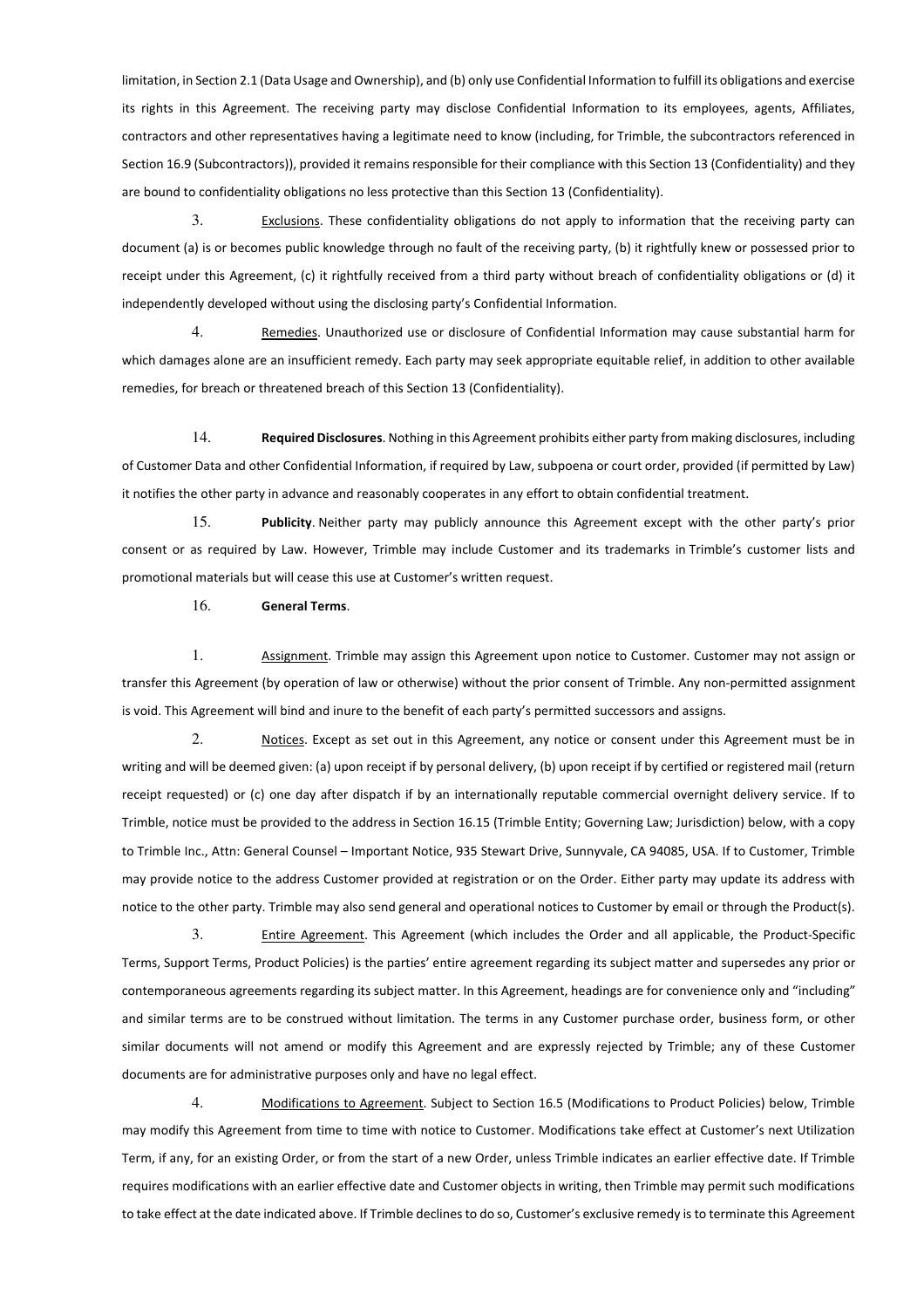with notice to Trimble, in which case Trimble will provide Customer a refund of any applicable pre-paid Product fees for the terminated portion of the current Utilization Term. To exercise this termination right, Customer must notify Trimble of its objections within 30 days after Trimble's notice of the modified Agreement. Once the modified Agreement takes effect Customer's continued use of the Product(s) constitutes its acceptance of the modifications. Trimble may require Customer to click to accept the modified Agreement.

5. Modifications to Product Policies. Product Policies are not subject to Section 16.4 (Modifications to Agreement). With notice to Customer, Trimble may modify the Policies to reflect new features or changing practices, but the modifications will not materially decrease Trimble's overall obligations during a Utilization Term.

6. Amendments. Except as otherwise provided herein, any amendments, modifications or supplements to this Agreement must be in writing and signed by each party's authorized representatives or, as appropriate, agreed through electronic means provided by Trimble.

7. Waivers and Severability. Waivers must be in writing signed by the waiving party's authorized representative and cannot be implied from conduct. Each provision contained in this Agreement constitutes a separate and distinct provision severable from all other provisions. If any provision (or any part thereof) is unenforceable under or prohibited by any present or future law or is held by a court of competent jurisdiction or arbitrator to be invalid, void or unenforceable, then such provision (or part thereof) will be amended, and is hereby amended, so as to be in compliance with such law, while preserving to the maximum extent possible the intent of the original provision. Any provision (or part thereof) that cannot be so amended will be severed from this Agreement; and, all the remaining provisions of this Agreement will remain unimpaired.

8. Force Majeure. Neither party is liable for any delay or failure to perform any obligation under this Agreement (except for a failure to pay fees) due to events beyond its reasonable control, such as a strike, blockade, war, act of terrorism, riot, Internet or utility failures, refusal of government license, pandemics or natural disaster.

9. Subcontractors. Trimble may use subcontractors and permit them to exercise Trimble's rights in connection with this Agreement, including for hosting purposes. Trimble remains responsible for compliance of any such subcontractors with this Agreement and for its overall performance under this Agreement.

10. Independent Contractors. The parties are independent contractors, not agents, partners or joint venturers.

11. Compliance; Export Control.

1. Compliance with Laws. Customer is responsible for complying with all applicable Laws in its use of the Product(s).

2. Export Restrictions. Customer acknowledges that the Product(s) are subject to export restrictions by the United States government and import restrictions by certain foreign governments. Customer will not, and will not allow any third-party to, remove or export from the United States or allow the export or re-export of any part of the Product(s) or any direct product thereof: (i) into (or to a national or resident of) any embargoed or terrorist-supporting country; (ii) to anyone on the U.S. Commerce Department's Table of Denial Orders or U.S. Treasury Department's list of Specially Designated Nationals; (iii) to any country to which such export or re-export is restricted or prohibited, or as to which the United States government or any agency thereof requires an export license or other governmental approval at the time of export or re-export without first obtaining such license or approval; or (iv) otherwise in violation of any export or import restrictions, Laws s of any United States or foreign agency or authority. Customer warrants that it is not located in, under the control of, or a national or resident of any such prohibited country or on any such prohibited party list. The Product(s) are further restricted from being used for the design or development of nuclear, chemical, or biological weapons or missile technology, or for terrorist activity, without the prior permission of the United States government. Customer will defend, indemnify and hold Trimble harmless against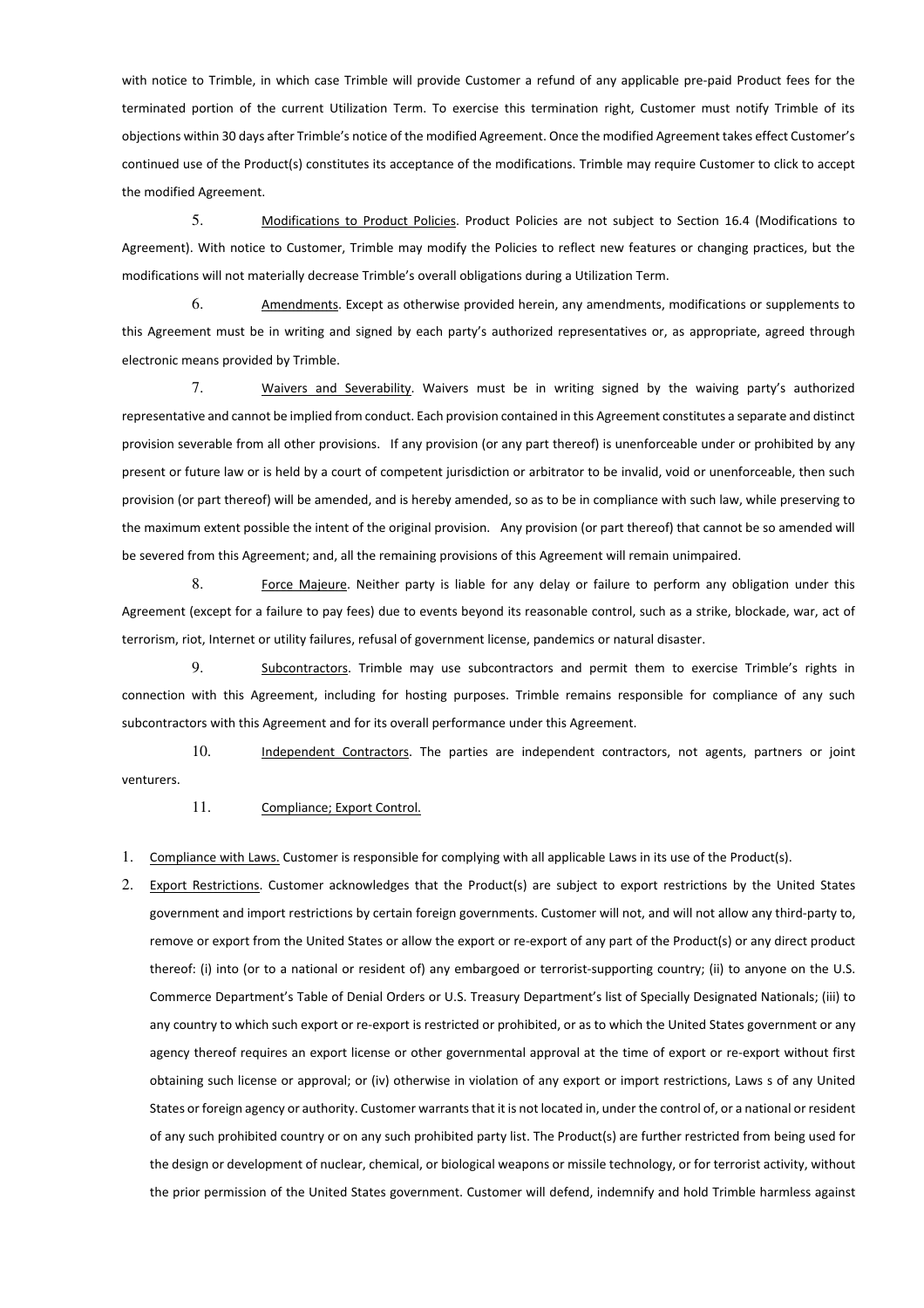any liability (including attorneys' fees) arising out of Customer's failure to comply with the terms of this provision. Customer's obligations under this paragraph will survive the termination of this Agreement for any reason whatsoever.

12. Government End-Users. Elements of the Product(s) are commercial computer software. If the user or licensee of the Product(s) is an agency, department, or other entity of the United States Government, the use, duplication, reproduction, release, modification, disclosure, or transfer of the Product(s) or any related documentation of any kind, including technical data and manuals, is restricted by the terms of this Agreement in accordance with Federal Acquisition Regulation 12.212 for civilian purposes and Defense Federal Acquisition Regulation Supplement 227.7202 for military purposes. The Product(s) were developed fully at private expense. All other use is prohibited.

13. No Third Party Beneficiaries. This Agreement does not confer any rights or remedies upon any third party except to the extent expressly set forth in this Agreement. The parties to this Agreement may rescind or vary this Agreement without the consent of any such third party beneficiaries.

14. Official Language. The official language of this Agreement is English. If there is a conflict between versions of this Agreement in any other language, the English language version controls.

15. Trimble Entity; Governing Law and Venue. Unless a different entity is specified in the applicable Order or the Product-Specific Terms or in this Agreement, "Trimble" for purposes of this Agreement will mean the "Trimble Entity" set forth below. The Agreement is governed exclusively by, and construed and enforced exclusively in accordance with, the laws of the applicable jurisdiction set forth below under "Governing Law", without regard to or application of its conflicts of laws provisions and without regard to or application of the United Nations Convention on the International Sale of Goods. The parties agree that any legal proceeding arising out of or related to this Agreement will be subject to the sole and exclusive jurisdiction and venue set forth below under "Exclusive Venue/Jurisdiction," to the exclusion of all others. Each party irrevocably consents and hereby submits to the personal jurisdiction thereof.

| <b>Customer Location*</b> | <b>Trimble Entity and Notice</b> | <b>Governing Law</b> | <b>Exclusive Venue/Jurisdiction</b>                  |
|---------------------------|----------------------------------|----------------------|------------------------------------------------------|
|                           | <b>Address</b>                   |                      |                                                      |
|                           | Trimble Inc.                     |                      | State of California and United States federal courts |
| <b>United States</b>      | 935 Stewart Drive,               | California           | located in Sunnyvale, California                     |
|                           | Sunnyvale, CA 94085 USA          |                      |                                                      |
| Australia                 | Trimble Europe B.V.              | New South Wales      | Courts of New South Wales and the courts having      |
|                           | Industrieweg 187a, 5683 CC,      |                      | appeal from them                                     |
|                           | Best, The Netherlands            |                      |                                                      |
| Any other country         | Trimble Europe B.V.              |                      | An arbitrator located in Eindhoven, The              |
| or geography not          | Industrieweg 187a, 5683          | The Netherlands      | Netherlands, selected in accordance with the         |
| specified above           | CC, Best, The Netherlands        |                      | International Chamber of Commerce ("ICC")***         |

Notes:

*\* Customer location determined by Customer's billing address specified on the Order, or if none, then the address provided by Customer to Trimble when registering its online account.* 

*\*\* See additional required notice address for Trimble in Section 16.2 (Notices).*

*\*\*\* In the event arbitration under an ICC process is specified above, except as provided in this paragraph with respect to injunctive relief, all disputes regarding the Product(s) or this Agreement will be finally resolved by binding and final arbitration before a single arbitrator, selected in accordance with the rules of the ICC. Any arbitration will be conducted at the indicated location in the English language. After*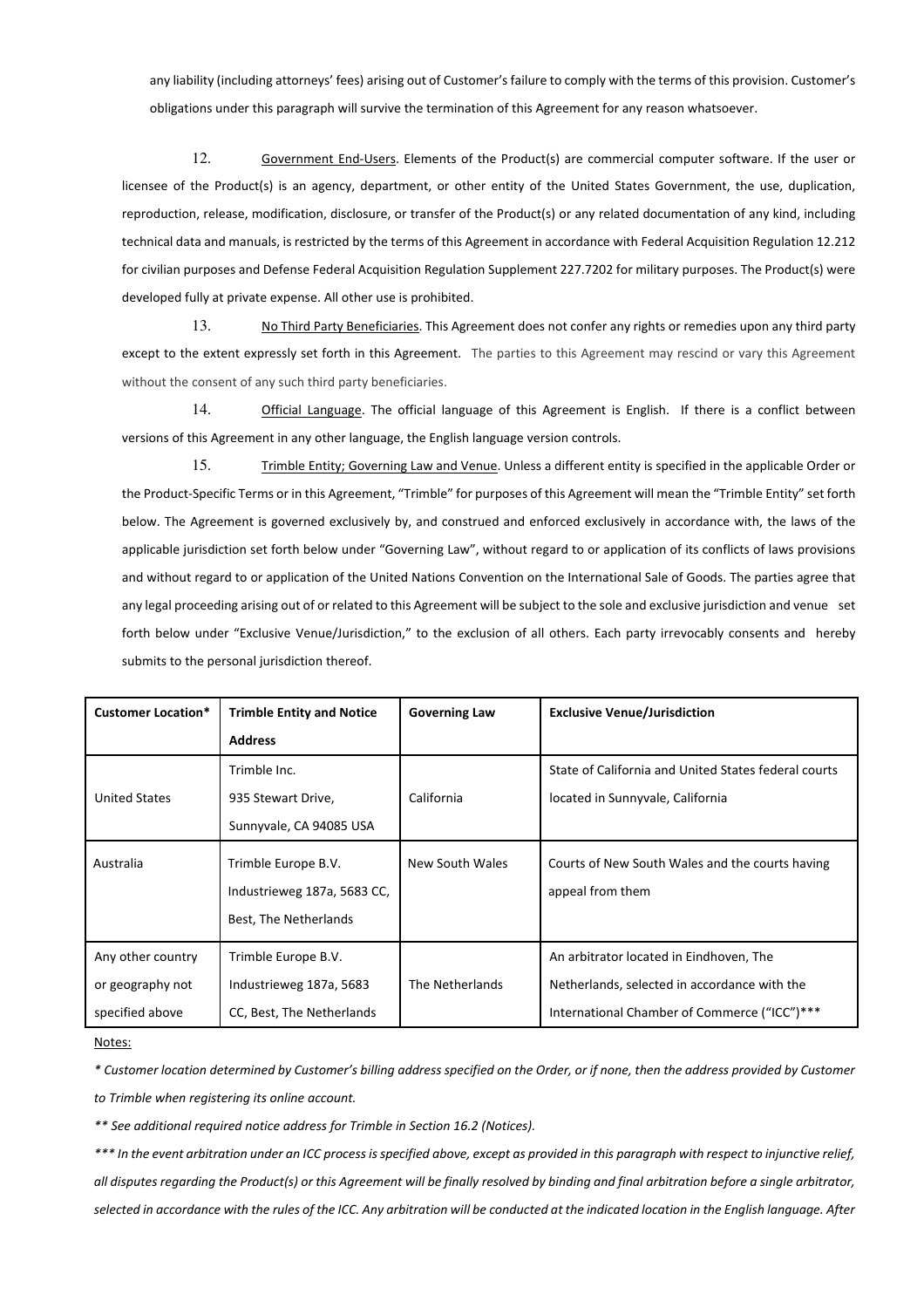*each party has been afforded a reasonable opportunity to present written and testimonial evidence in support of its position in any such arbitration proceeding, the arbitrator will issue his/her decision and award, which will (i) be in writing, stating the reasons therefore, (ii) be based solely on the terms and conditions of the Agreement, and (iii) except as provided in this paragraph regarding injunctive relief, be final and binding upon the parties. The arbitrator will not award punitive or exemplary damages. The parties, their representatives, and any other participants will hold the existence, content, and result of arbitration in confidence. The provisions of this paragraph may be enforced by any court of competent jurisdiction. Notwithstanding the foregoing, (A) either party may, at its sole discretion, seek injunctive relief in any court of competent jurisdiction (including, but not limited to, preliminary injunctive relief), and (B) Trimble may bring suit against Customer in the courts at Customer's place of business for infringement of intellectual property rights, over usage of Product(s) and breach of restrictions of license or usage limitations and misappropriations of confidential information and trade secrets or other intellectual property rights.*

16. Australia-Specific Terms. For Customer who purchase Product(s) in Australia, the following provisions apply:

- 1. For the purposes of this Section 16.16 (Australia-Specific Terms), "**Australian Consumer Law**" means the Competition and Consumer Act 2010 (Cth) and "**Non-excludable Condition**" means certain consumer guarantees, warranties, rights, or remedies under the Australian Consumer Law that cannot be limited, excluded, restricted, or modified, and to which Customer may be entitled. For purposes of the following limitation of liability statement, the Parties intend for the following: "service" means a Service and "goods" means Software.
- 2. To the extent permitted by law, Trimble's liability in relation to breach of any such Non-excludable Condition shall be limited as follows (and in which "our" "or "us" means Trimble, and "you" means Customer):

i) in the case of the goods, to repairing or replacing the goods, supplying equivalent goods, or paying the costs of repairing or replacing the goods or acquiring equivalent goods; and

ii) in the case of the services, to re-supplying the services or paying the cost of re-supplying the services.

- 3. Nothing in these terms excludes, restricts or modifies any condition, warranty, right or remedy implied or imposed by any statute or regulation which cannot lawfully be excluded, restricted or modified.
- 4. Nothing in these terms is intended to derogate from Trimble's obligations under the *Privacy Act 1988* (Cth) as amended from time to time.

## 17. **Definitions**.

"**Affiliate**" means an entity that, directly or indirectly, owns or controls, is owned or controlled by or is under common ownership or control with a party, where "ownership" means the beneficial ownership of fifty percent (50%) or more of an entity's voting equity securities or other equivalent voting interests, and "control" means the power to direct the management or affairs of an entity.

"**Anonymized Data**" means any data collected in connection with the Product(s) (including Customer Data) that has been aggregated and/or de-identified in such a manner that neither Customer nor any of its Authorized Users or any other individual can be identified from the data when it is shared outside of Trimble or its Affiliates.

 "**Authorized User**" means (a) any employee or contractor of Customer that Customer allows to use the Product(s) for its sole benefit, and/or (b) any other party(ies) expressly permitted to be "Authorized Users" in this Agreement (including the Order or any Product-Specific Terms), if any.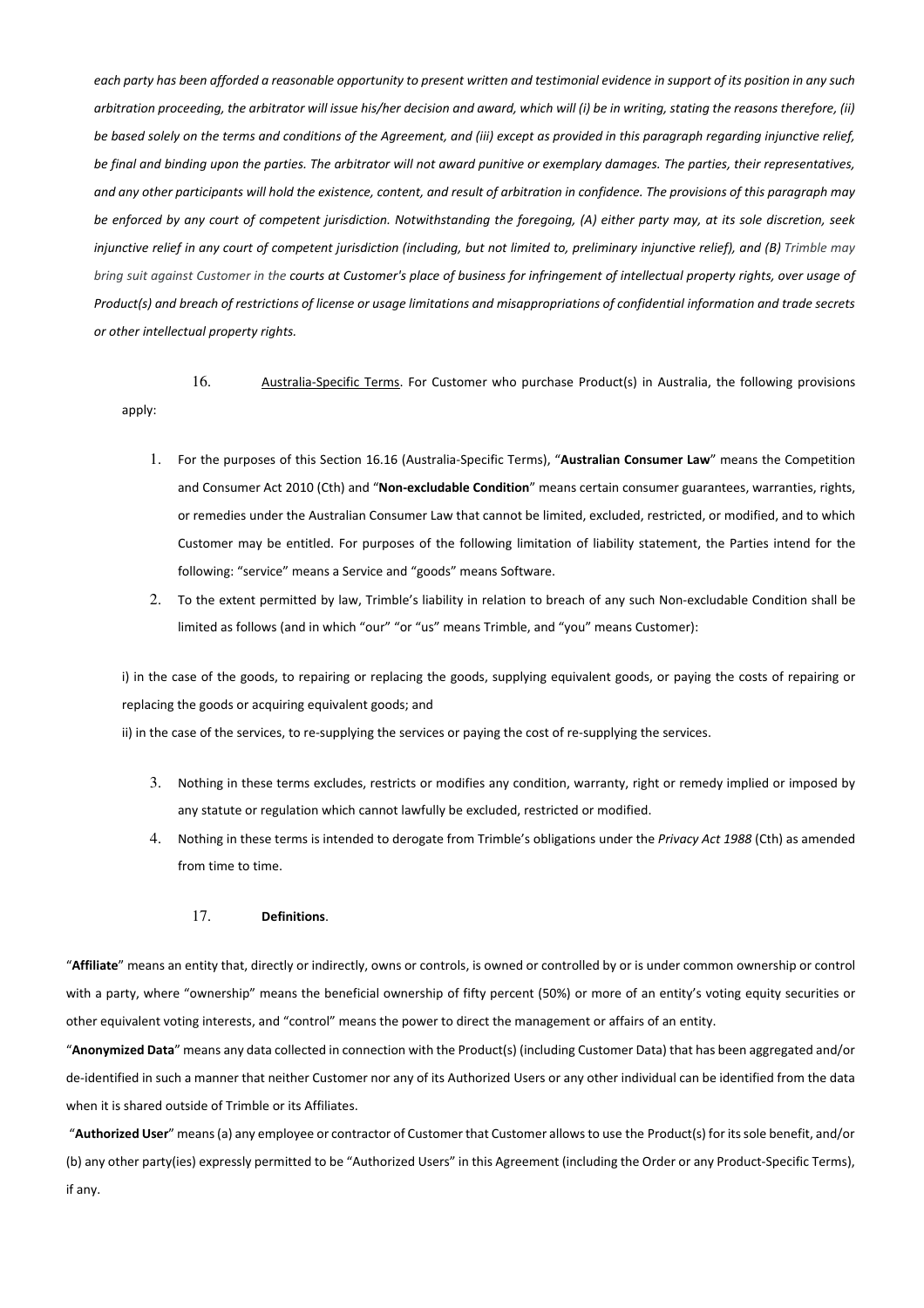"**Customer Data**" means any information, documents, materials, or other data of any type that is input by or on behalf of Customer into the Product(s), including without limitation information or data that is submitted manually by Authorized Users or through a Third-Party Platform, or that Customer may provide to Trimble in connection with receipt of Support.

"**Documentation**" means Trimble's then-current usage guidelines and standard technical documentation applicable to the Product(s).

"**High Risk Activities**" means any mission critical, hazardous, strict liability or other activity(ies) where use or failure of the Product(s) could lead to death, personal injury or physical or environmental damage. Examples of High Risk Activities include, but are not limited to: aircraft or other modes of human mass transportation, nuclear or chemical facilities, life support systems, implantable medical equipment, motor vehicles, autonomous vehicles, air traffic control, emergency services, weaponry systems. High Risk Use does not include utilization of Cloud Service for administrative purposes, to store configuration data, engineering and/or configuration tools, or other non-control applications, the failure of which would not result in death, personal injury, or physical or environmental damage. These non-controlling applications may communicate with the applications that perform the control, but must not be directly or indirectly responsible for the control function.

"**Law(s)**" means all applicable local, state, federal and international laws, regulations and conventions, including those related to data privacy and data transfer, international communications and export of technical or personal data.

"**License Keys**" means electronic passwords or other enabling mechanisms provided for use with Software.

"**Order**" means (a) any ordering documents, proposals, quotations, sales agreement or similar documents issued by Trimble or executed by both parties or, or (b) any Trimble-issued entitlement confirmation or online order acknowledgement, in each case of (a) or (b) for the Product(s) or Support for Software.

"**Product(s)**" means the applicable Software or Service.

"**Product Policies**" means the applicable Support Terms, acceptable use policies, service level commitments, or other policies referenced in this Agreement (including, without limitation, the Order or Product-Specific Terms) for a Product.

"**Professional Services**" means any training, enablement, configuration or other professional consulting services provided by Trimble related to the Product(s), as identified in the Order.

"**Prohibited Data**" means any (a) special categories of data enumerated in European Union Regulation 2016/679, Article 9(1) or any successor legislation, (b) patient, medical or other protected health information regulated by the Health Insurance Portability and Accountability Act (as amended and supplemented) ("**HIPAA**"), (c) credit, debit or other payment card data subject to the Payment Card Industry Data Security Standards (PCI DSS), (d) other information subject to regulation or protection under specific Laws such as the Children's Online Privacy Protection Act or Gramm-Leach-Bliley Act (or related rules or regulations), (e) social security numbers, driver's license numbers or other government ID numbers or (f) any data similar to the above protected under foreign or domestic Laws.

"**Service**" means a Trimble proprietary cloud service, as identified in the relevant Order and as modified from time to time. The Service includes Documentation but does not include Third-Party Materials or Third Party Platforms.

"**Software**" means the object code form of Trimble's proprietary installed software product, as identified in the relevant Order. The Software includes the Documentation, and any maintenance releases of the same Software product provided by Trimble (or a Reseller) to Customer under this Agreement, and optional software component module(s) that provides specific features and functionality enhancements for the Software not available in the standard configuration of the Software. Software does not include Third-Party Materials or Third Party Platforms.

"**Support**" means the Service Support or Software Support, as applicable.

"**Support Terms**" means the Service Support Terms or Software Support Terms, as applicable.

"**Third-Party Materials**" means any third-party data, content or proprietary software.

"**Third-Party Platform**" means any platform, add-on, service or product not provided by Trimble that Customer elects to integrate or enable for use with the Product(s).